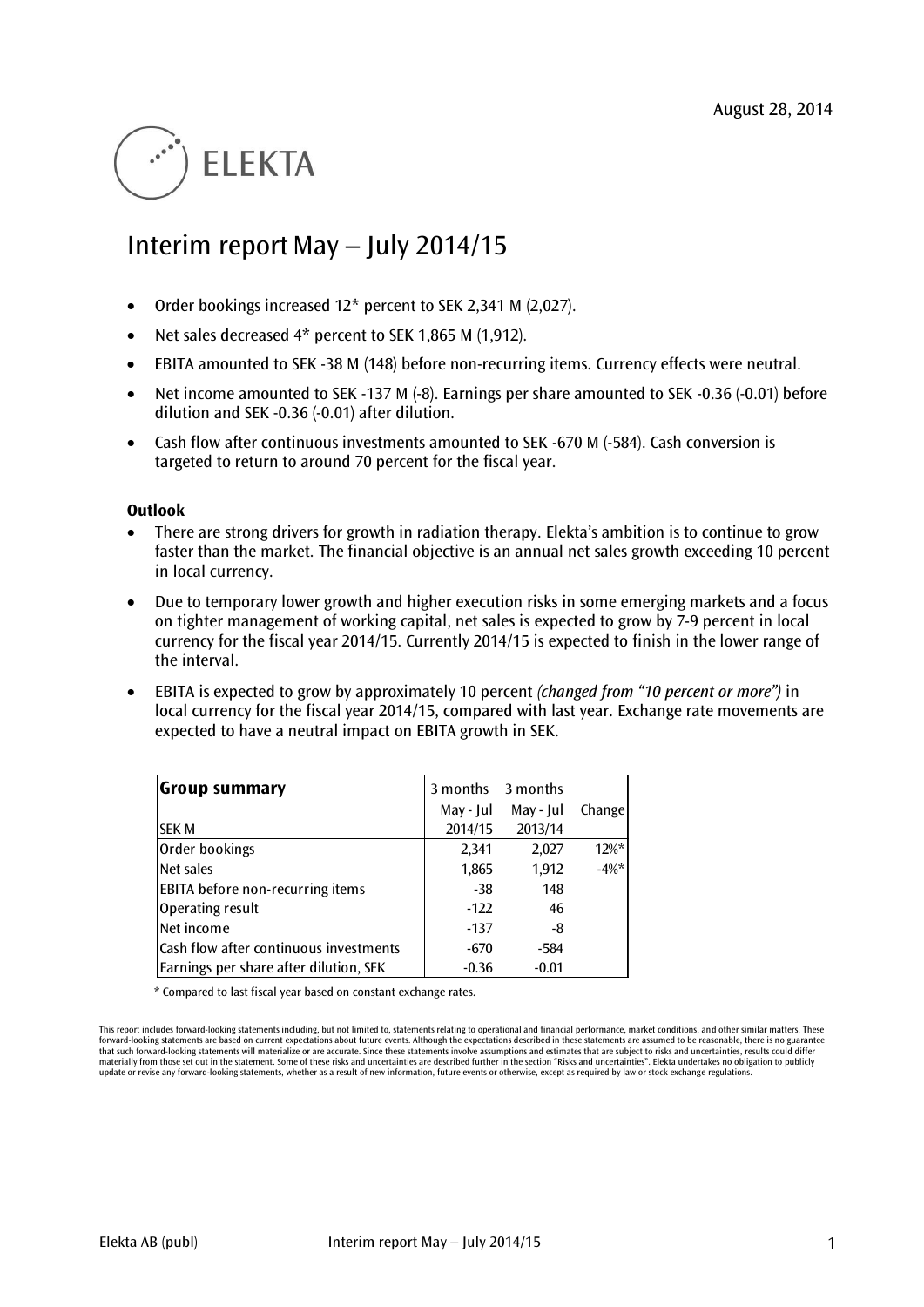### **President and CEO comments**

*During the first quarter of the fiscal year 2014/15 we continued to see mixed development in our markets. We are pleased that order momentum recovered and order bookings grew by 12\* percent compared to the first quarter last year. Net sales and cash flow were weak. Based on current market conditions and our order backlog we reiterate our net sales guidance for the year with a growth of 7-9 percent in local currency, but we currently expect the result to be in the lower range of the interval. EBITA is expected to grow approximately 10 percent.* 

#### **Mixed market environment**

We estimate that demand in the first quarter grew by low single-digits over the previous year. In the first quarter we saw a mixed market environment across our geographic areas. There was slower than expected growth in mature markets, especially in the US. In Asia, and other emerging markets, the market development was mixed in the first quarter but we are expecting a return to growth for the full year. Due to macroeconomic and geopolitical circumstances there are increased risks in the full year plan. We remain cautiously optimistic, but are monitoring the situation closely.

#### **Strong order bookings**

Elekta's order bookings increased by 12\* percent in the first quarter, reflecting good demand for Elekta's leading portfolio of cancer care solutions. Performance was good in Europe and North America. In Asia, the trend was mixed. India showed good growth. In Japan, orders were unchanged while the market and orders in China were seasonally lower than last year but full-year prospects are good.

After the relatively weak order intake last year, our global order volumes for Leksell Gamma Knife® continue to improve according to plan.

#### **Weak delivery volumes**

The first quarter is normally Elekta's weakest. Net sales decreased by 4\* percent. Deliveries in region EMEA were strong and we noticed a slight increase in Asia. North America had a weak quarter mainly due to delays in planned software installations. Software revenues are expected to recover during this fiscal year. Gross margin decreased to 34 percent (42). The decline is due to low software revenues and unfavorable project mix effects in the first quarter. EBITA before non-recurring items amounted to SEK -38 M (148). The lower result is an effect of the lower gross profit combined with cost increases according to plan.

#### **Cash flow**

Cash flow after continuous investments for the first quarter amounted to SEK -670 M (-584). Cash flow was impacted by the result from operations and inventory build-up for scheduled deliveries for the quarter and the remainder of the year. Compared with the fourth quarter, accounts receivable declined according to plan. Actions are in place to gradually improve cash flow during the year, with the ambition to return to a cash generation of around 70 percent for the year.

#### **Supporting future growth**

In the fourth quarter, and in line with the strategic agenda, we announced measures to enhance the efficiency of the organization to support continued growth. The activities in the program have, to a large extent, been executed and the related cash outflow amounted to SEK 33 M in the first quarter. The total program amounted to SEK 100 M. We have completed efficiency measures leading to staff reductions in our North American and Asian regional organizations. In addition, we announced our intent to close our office in Freiburg, Germany, and transfer the functions to Crawley, UK.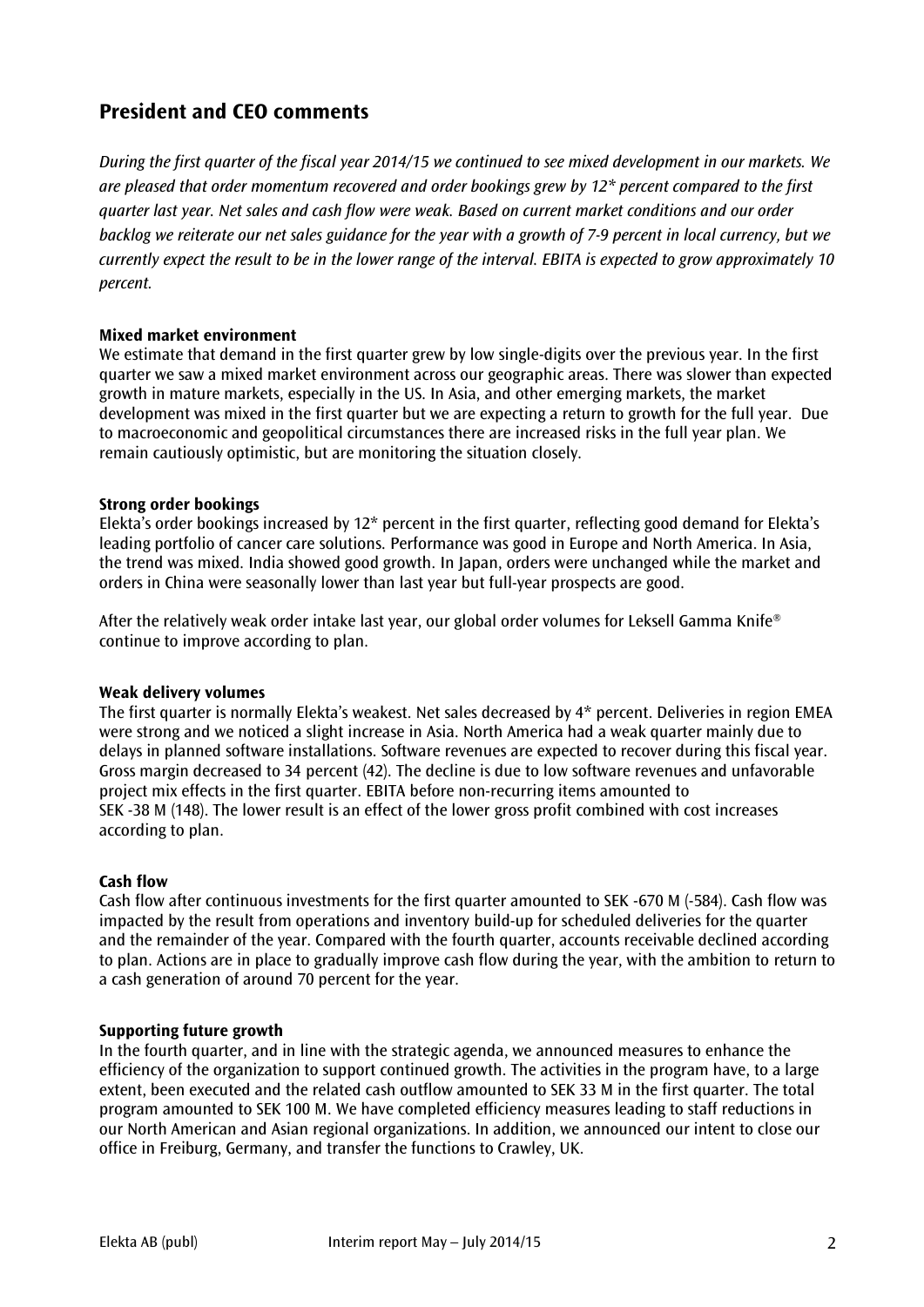#### **Continued progress in product development**

We are in a high-investment phase within research and development. Our MRI-guided radiation therapy project is our largest research and development project to date. Recently, the Christie Hospital in the UK joined our research consortium for MRI-guided radiation therapy and Uppsala University Hospital has announced that it will be conducting research with MRI-guided radiation therapy via a bilateral research agreement with Elekta.

#### **Outlook**

The long-term underlying market growth remains strong. However, for this fiscal year, we see continued mixed development in our markets including higher execution risks in certain emerging markets. We reiterate our outlook for the full fiscal year of a net sales growth of 7-9 percent, in local currency, where we currently see 2014/15 finishing in the lower range of the interval.

EBITA is expected to increase approximately 10 percent in local currency compared with last year. Exchange rate movements are expected to have a neutral impact on EBITA growth in SEK.

Niklas Savander - President and CEO

\* Compared with last fiscal year, based on unchanged exchange rates.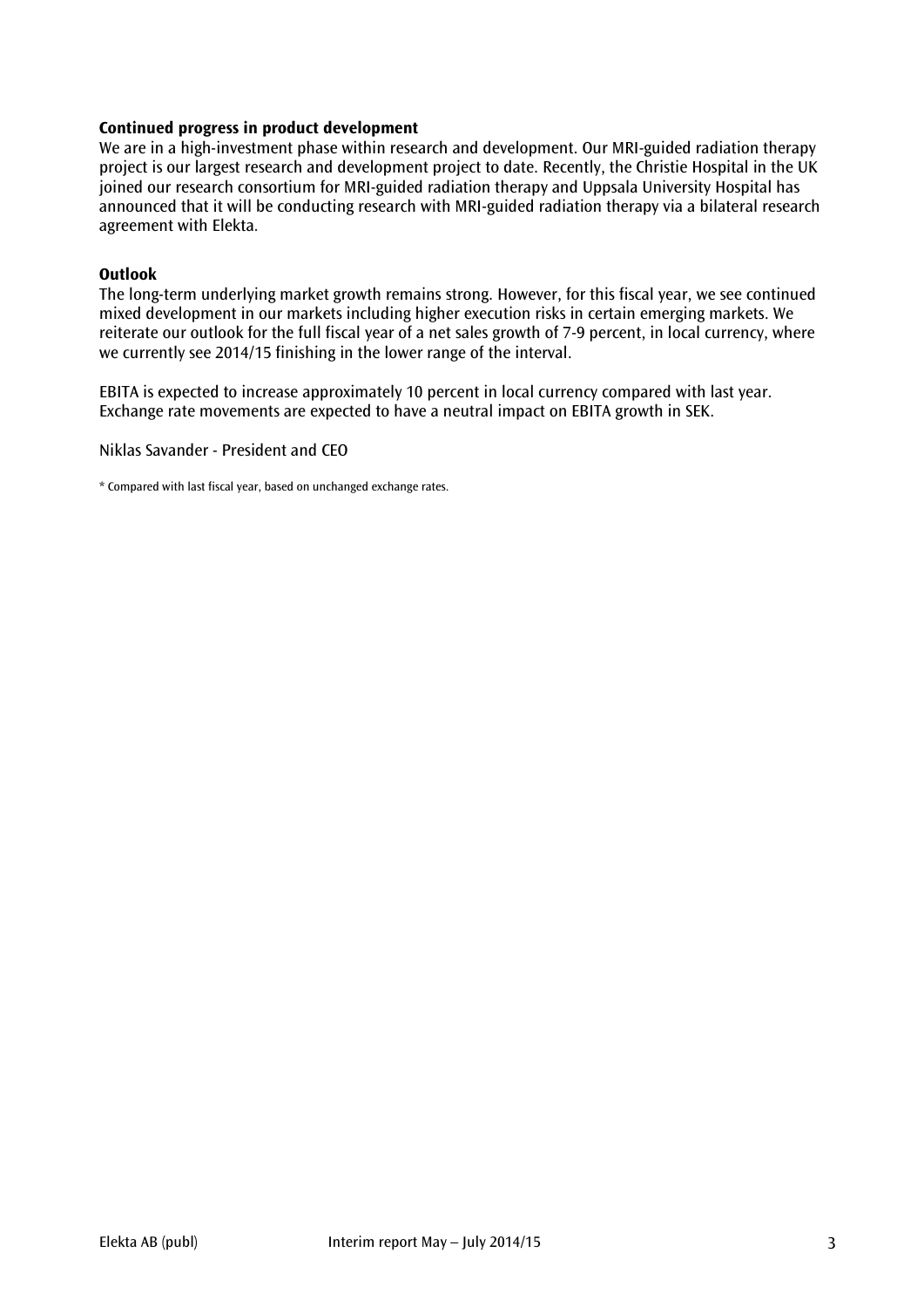*Presented amounts refer to the fiscal year 2014/15 and amounts within parentheses indicate comparative values for the equivalent period last fiscal year unless otherwise stated.*

#### **Order bookings and order backlog**

Order bookings increased 15 percent to SEK 2,341 M (2,027) and 12 percent based on constant exchange rates.

Order backlog was SEK 14,630 M, compared to SEK 13,609 M on April 30, 2014. Order backlog is converted at closing exchange rates. The translation of the backlog at exchange rates on July 31, 2014 compared to exchange rates on April 30, 2014 resulted in a positive translation difference of SEK 545 M.

| <b>Order bookings</b>          | 3 months  | 3 months  |        |            | 12 months |        | 12 months |
|--------------------------------|-----------|-----------|--------|------------|-----------|--------|-----------|
|                                | May - Jul | May - Jul | Change | Change $*$ | rolling   | Change | May - Apr |
| <b>SEK M</b>                   | 2014/15   | 2013/14   |        |            | 2013/14   |        | 2013/14   |
| <b>North and South America</b> | 699       | 623       | 12%    | 11%        | 4,567     | 9%     | 4,491     |
| Europe, Middle East and Africa | 983       | 712       | 38%    | 31%        | 4,891     | 23%    | 4,620     |
| Asia Pacific                   | 659       | 692       | $-5%$  | $-5%$      | 3.109     | $-17%$ | 3,142     |
| Group                          | 2.341     | 2,027     | 15%    | 12%        | 12.567    | 6%     | 12,253    |

\* Compared to last fiscal year based on constant exchange rates.

#### **Regional development**

#### *North and South America*

Order bookings increased by 11 percent in the first quarter based on constant exchange rates. Volumes of Leksell Gamma Knife® continued to recover according to plan. For the fourth year in a row, Elekta's Leksell Gamma Knife® PerfexionTM earned Best in KLAS for Radiation Therapy 2014.

The market in North America is assumed to have been flat or grown with low single digits during the first quarter. Elekta's software revenues were low in the first quarter, mainly due to delays in planned installations.

Hospital consolidation continued and is driving the market toward more comprehensive solutions. Elekta's oncology treatment and management solutions support the demand for greater focus on clinical efficiency and productivity across large integrated health care systems.

Elekta's performance in Latin America improved in the first quarter with growth in order bookings.

Elekta's contribution margin in the region amounted to 19 percent (34) in the first quarter. The decline is mainly related to low software revenues due to delays in planned installations.

#### *Europe, Middle East and Africa*

Order bookings rose 31 percent in the first quarter based on constant exchange rates.

Elekta's performance in the region was good with double-digit growth in order bookings across all territories. The growing demand for advanced cancer care in established markets is driving the need to upgrade existing systems as well as the need for additional capacity. The underlying market growth in established markets in Europe has been slower than historic levels.

The structural expansion of radiation therapy is taking place in emerging markets. This is in line with the significant need for build out of cancer care treatment capacity. The overall market development is good but, the geopolitical risk in certain emerging markets has increased. This is specifically related to Iraq and to some extent Russia and Ukraine. To strengthen its position in Turkey, Elekta has acquired the distributor Mesi Medikal and has announced the intention to acquire its Polish distributor RTA as well.

Elekta's contribution margin in the region amounted to 27 percent (28) in the first quarter.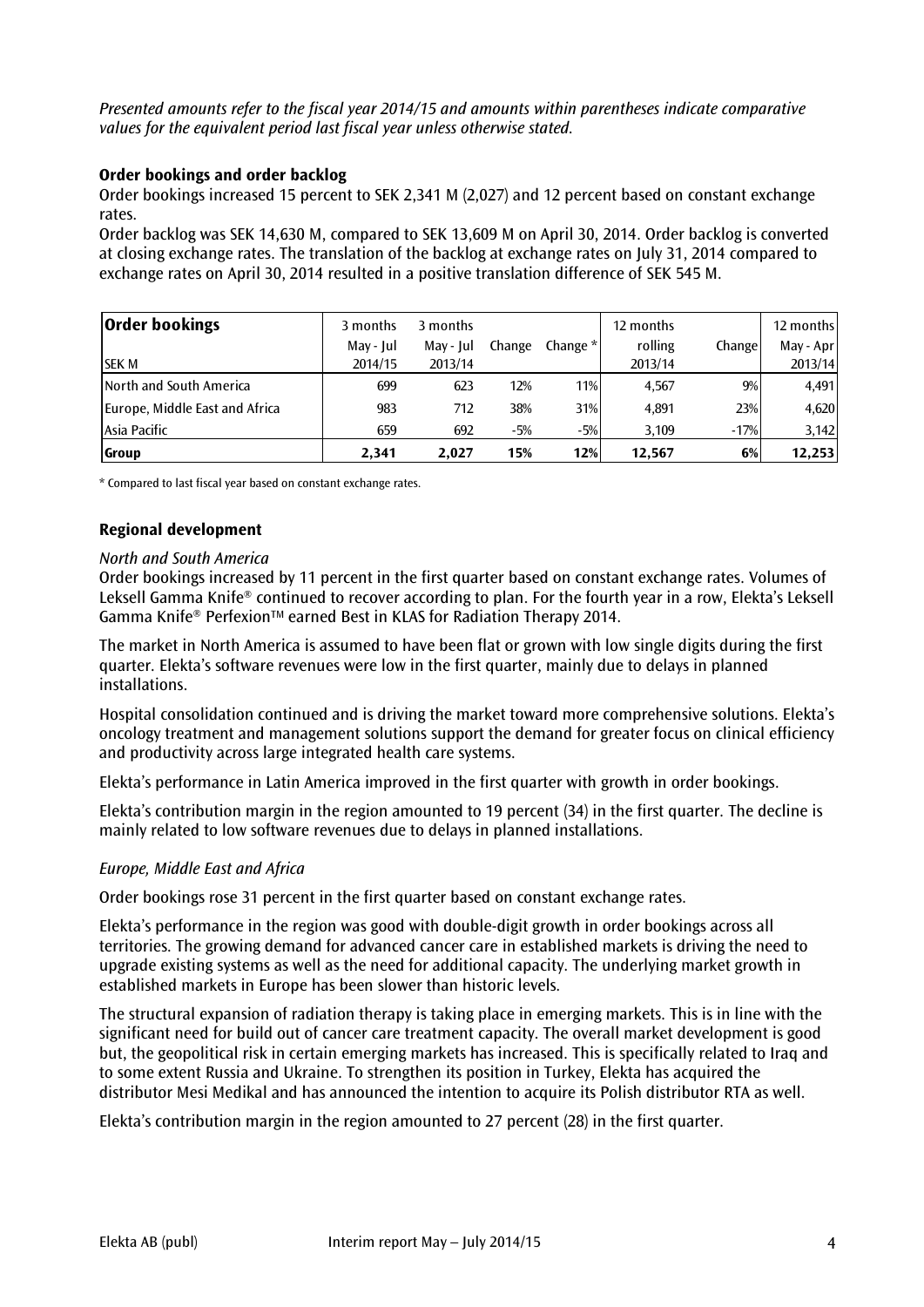#### *Asia Pacific*

Order bookings in the Asia-Pacific region declined 5 percent based on constant exchange rates. Elekta's development in the region was mixed. India recovered according to plan and showed favorable growth during the first quarter. The market and orders in China were seasonally lower than last year, but full-year prospects are good.

Demand in Japan primarily comprises replacement investments. Order bookings remained largely unchanged. The long-term outlook for an increased proportion of radiation therapy in cancer care is regarded as favorable. Japanese regulatory authorities approved Versa HDTM's entry to this important market.

Elekta's contribution margin in the region amounted to 14 percent (21) in the first quarter. The decline is mainly related to unfavorable project mix effects in the first quarter.

| Net sales                      | 3 months  | 3 months  |                 |        | 12 months |        | 12 months |
|--------------------------------|-----------|-----------|-----------------|--------|-----------|--------|-----------|
|                                | May - Jul | May - Jul | Change Change * |        | rolling   | Change | May - Apr |
| <b>SEK M</b>                   | 2014/15   | 2013/14   |                 |        | 2013/14   |        | 2013/14   |
| <b>North and South America</b> | 648       | 770       | $-16%$          | $-17%$ | 3,206     | $-11%$ | 3,328     |
| Europe, Middle East and Africa | 657       | 582       | 13%             | 9%     | 4,295     | 17%    | 4,220     |
| Asia Pacific                   | 560       | 560       | $0\%$           | $1\%$  | 3.146     | $-5%$  | 3,146     |
| <b>Group</b>                   | 1,865     | 1,912     | $-2%$           | $-4%$  | 10,647    | $1\%$  | 10,694    |

#### **Net sales and earnings**

\* Compared to last fiscal year based on constant exchange rates.

Net sales decreased 2 percent to SEK 1,865 M (1,912) and 4 percent based on constant exchange rates. Net sales in region North and South America decreased by 17 percent based on constant exchange rates.

Gross margin was 34 percent (42). The decline is due to low software revenues and unfavorable project mix effects in the first quarter.

Research and development expenditures, before capitalization of development costs, increased according to plan and amounted to SEK 349 M (286), equal to 19 percent (15) of net sales. Capitalization and amortization of development costs in the R&D function amounted to a net of SEK 99 M (66). Selling and administrative expenses amounted to SEK 513 M (488) corresponding to 28 percent (26) of net sales.

The EBITA effect from changes in exchange rates was neutral including hedges.

EBITA before non-recurring items amounted to SEK -38 M (148). Operating result before non-recurring items was SEK -120 M (80). Operating margin before non-recurring items amounted to -6 percent (4). The lower result is an effect of the lower gross profit combined with cost increases according to plan.

Net financial items amounted to SEK -54 M (-57). The financial net was affected by participations in associates amounting to SEK 0 M (-3).

Profit before tax amounted to SEK -176 M (-11). Tax amounted to SEK 39 M (3). Net income amounted to SEK -137 M (-8). Earnings per share amounted to SEK -0.36 (-0.01) before dilution and SEK -0.36 (-0.01) after dilution. Return on shareholders' equity amounted to 18 percent (26) and return on capital employed amounted to 15 percent (21).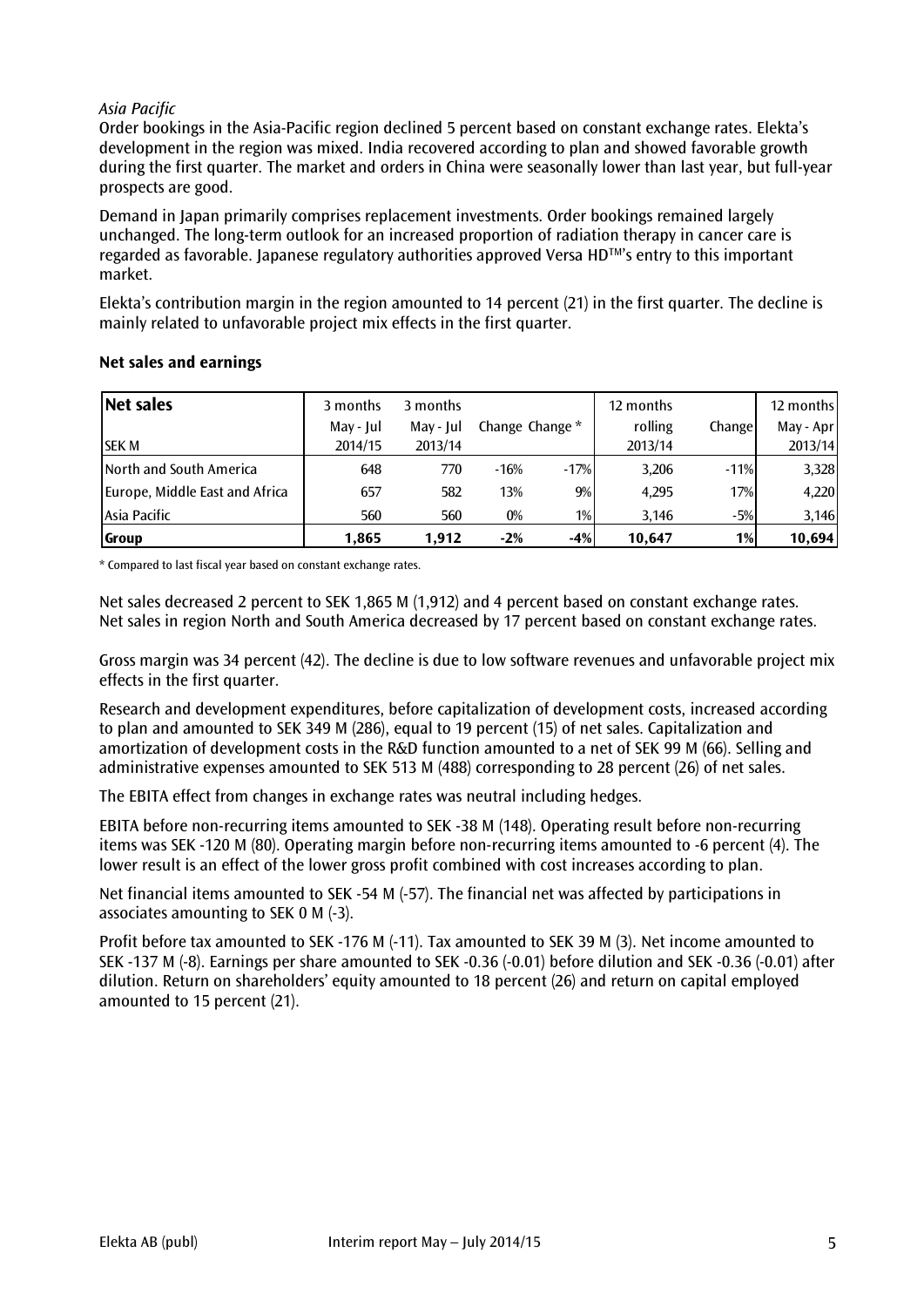#### **Investments and depreciation**

Continuous investments amounted to SEK 192 M (193) whereof investments in intangible assets amounted to SEK 144 M (98). The increase in investments in intangible assets relates to the R&D function. Amortization of intangible assets and depreciation of tangible fixed assets amounted to a total of SEK 115 M (96). Capitalization and amortization of development costs are presented in the table below.

| Capitalized development costs                 |           |             | 3 months 3 months 12 months 12 months |           |
|-----------------------------------------------|-----------|-------------|---------------------------------------|-----------|
|                                               | May - Jul | $May - Jul$ | rolling                               | May - Apr |
| <b>SEK M</b>                                  | 2014/15   | 2013/14     | 2013/14                               | 2013/14   |
| Capitalization of development costs           | 144       | 97          | 536                                   | 489       |
| of which R&D                                  | 144       | 97          | 531                                   | 484       |
| Amortization of capitalized development costs | $-51$     | $-37$       | $-186$                                | $-172$    |
| of which R&D                                  | $-45$     | $-31$       | $-163$                                | $-149$    |
| Capitalized development costs, net            | 93        | <b>60</b>   | 350                                   | 317       |
| of which R&D                                  | 99        | 66I         | 368                                   | 335       |

#### **Cash flow**

Cash flow after continuous investments amounted to SEK -670 M (-584). The cash flow was negatively affected by an operating cash flow of SEK -157 M (-58). The cash flow effect from the increase in working capital was SEK -321 M (-333), including inventory build-up for scheduled deliveries for the quarter and the remainder of the year with a cash flow effect of -136 (-157). Payments related to the ongoing restructuring program affected the cash flow in the quarter by SEK -33. Actions are in place in order to gradually improve cash flow during the year, with the ambition to return to a cash conversion of around 70 percent for the year.

| <b>Cash flow (extract)</b>                   | 3 months  |            | 3 months 12 months 12 months |             |
|----------------------------------------------|-----------|------------|------------------------------|-------------|
|                                              | May - Jul | May - Jull | rolling                      | $May - Apr$ |
| <b>SEK M</b>                                 | 2014/15   | 2013/14    | 2013/14                      | 2013/14     |
| Operating cash flow                          | $-157$    | -581       | 1,593                        | 1,692       |
| Change in working capital                    | $-321$    | -333       | $-405$                       | $-417$      |
| <b>Cash flow from operating activities</b>   | $-478$    | $-391$     | 1.188                        | 1,275       |
| Continuous investments                       | $-192$    | $-193$     | -780                         | $-781$      |
| <b>Cashflow after continuous investments</b> | $-670$    | $-584$     | 408                          | 494         |
|                                              |           |            |                              |             |
| $\mathsf{Cash}\,\mathsf{conversion}\,^*$     |           |            | 28%                          | 32%         |

\* Cash conversion is calculated as cash flow after continuous investments divided by net income adjusted by depreciation and amortization.

#### **Financial position**

Cash and cash equivalents amounted to SEK 1,595 M (2,247 on April 30, 2014) and interest-bearing liabilities amounted to SEK 4,600 M (4,486 on April 30, 2014). Thus, net debt amounted to SEK 3,005 M (2,239 on April 30, 2014). Net debt/equity ratio was 0.47 (0.36 on April 30, 2014).

The balance sheet has been significantly affected by changes in exchange rates in the quarter. The exchange rate effect from the translation of cash and cash equivalents amounted to SEK 66 M (-17). The translation difference in long-term interest-bearing liabilities amounted to SEK 102 M (3). Shareholder's equity was affected by exchange rate differences amounting to SEK 246 M (10).

The change in unrealized exchange rate effects from cash flow hedges amounted to SEK -10 M (-35) and is reported in other comprehensive income. Closing balance of unrealized exchange rate effects from cash flow hedges amounts to SEK 55 M (33) exclusive of tax.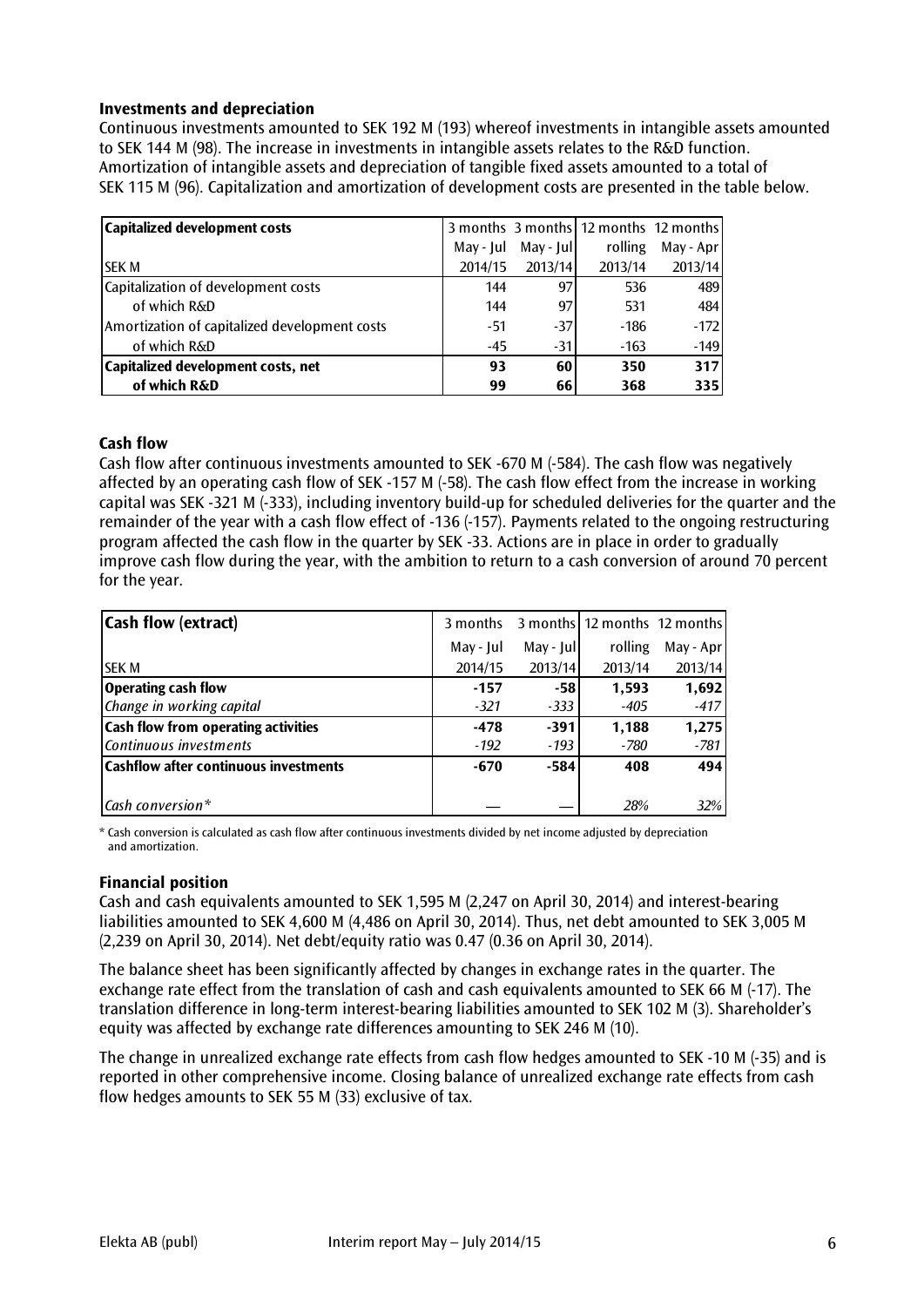#### **Restructuring program**

The restructuring program which was launched at the end of last year is progressing according to plan. Expenses incurred and charged to the restructuring provision amounted to SEK 33 M in the quarter.

#### **Working capital**

Net working capital amounted to SEK 1,807 M (1,449 on April 30, 2014) corresponding to 17 (14) percent of net sales. The year-to-date working capital net increase of SEK 358 M is related to an increase in inventory of SEK 202 M due to inventory build-up for scheduled deliveries for the quarter and the remainder of the year, a decrease in operating receivables of -323 and a decrease in operating liabilities of SEK 479 M. Currency movements have contributed to the increase in net working capital by some SEK 50 M.

| <b>Working capital</b>             | Jul 31, | Jul 31, | Apr 30, |
|------------------------------------|---------|---------|---------|
| <b>SEK M</b>                       | 2014    | 2013    | 2014    |
| <b>Working capital assets</b>      |         |         |         |
| Inventories                        | 1,280   | 1,000   | 1,078   |
| Accounts receivable                | 3,580   | 2,908   | 4,197   |
| Accrued income                     | 1,801   | 1,877   | 1,699   |
| Other operating receivables        | 758     | 619     | 566     |
| Sum working capital assets         | 7,419   | 6,404   | 7,540   |
| <b>Working capital liabilities</b> |         |         |         |
| Accounts payable                   | 939     | 921     | 1,295   |
| Advances from customers            | 1,676   | 1,336   | 1,686   |
| Prepaid income                     | 1,269   | 1,063   | 1,200   |
| <b>Accrued expenses</b>            | 1,405   | 1,342   | 1,526   |
| Other operating liabilities        | 323     | 253     | 384     |
| Sum working capital liabilities    | 5,612   | 4,915   | 6,091   |
| Net working capital                | 1,807   | 1,489   | 1,449   |
|                                    |         |         |         |
| % of 12 months rolling net sales   | 17%     | 14%     | 14%     |

#### **Significant events during the period**

#### *Acquisition of Mesi Medikal A.S.*

On July 24, 2014, Elekta acquired 100 percent of the shares in Mesi Medikal A.S., a leading distributor of radiation oncology solutions in Turkey. The acquisition significantly strengthens Elekta's market position in a country with a shortage of radiotherapy devices and software and a growing incidence of cancer. The acquisition of Mesi Medikal is expected to add approximately 0.3 percent to Elekta's revenues on an annual basis. The transaction is expected to be EPS accretive on an annual basis. Transaction costs amount to SEK -2 M and are reported as non-recurring items.

#### **Employees**

The average number of employees was 3,655 (3,489). The increase is mainly related to the expansion of product development. The average number of employees in the Parent Company was 32 (25). The number of employees on July 31, 2014 totaled 3,750 (3,573).

#### **Shares**

During the period 79 new B-shares were subscribed through conversion of convertibles. Total number of registered shares on July 31, 2014 was 382,828,663 divided between 14,250,000 A-shares and 368,578,663 B-shares. Fully diluted shares amount to 402,237,380. The effect is related to the Elekta 2012/17 convertible bond.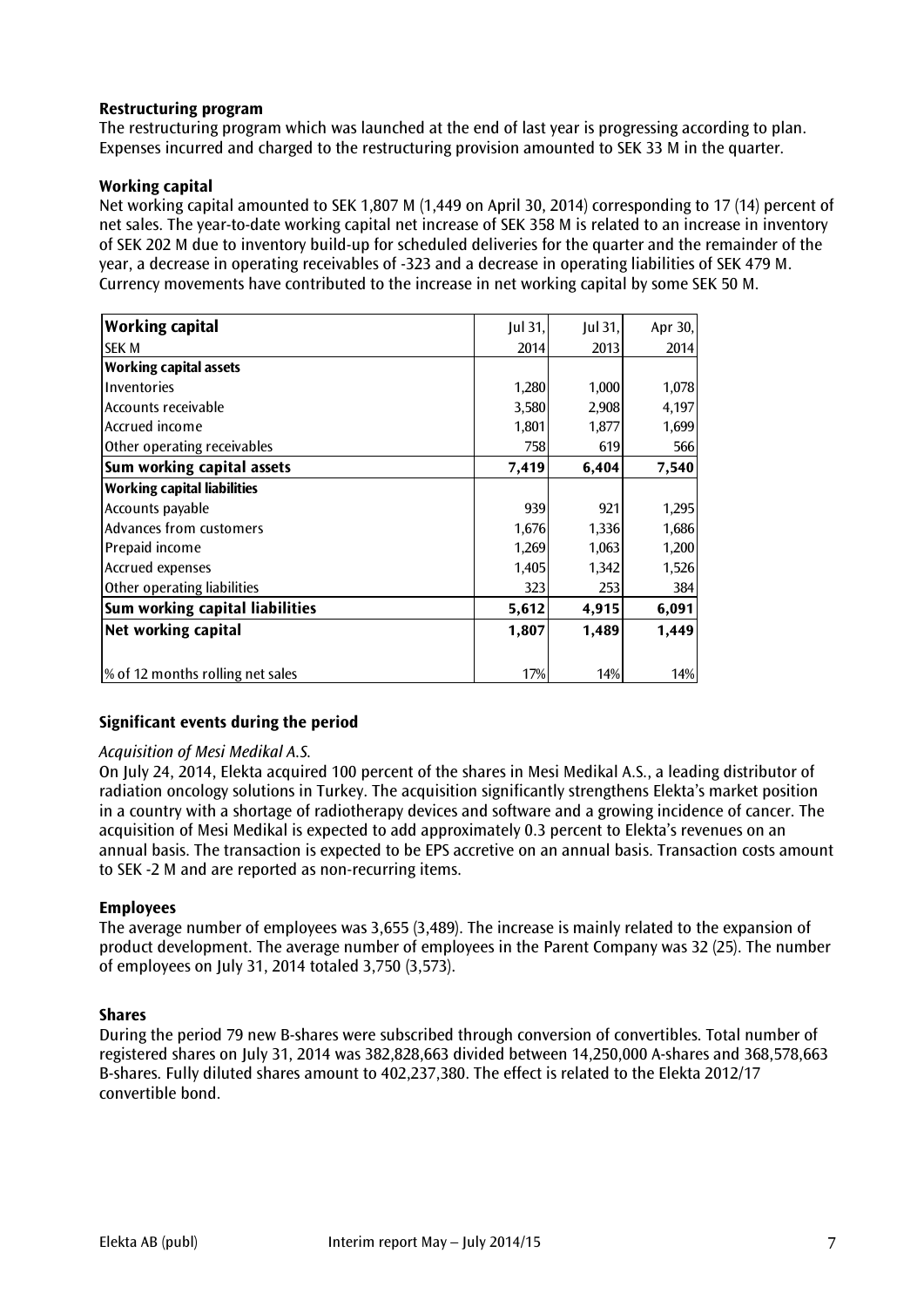#### **Outlook**

There are strong drivers for growth in radiation therapy. Elekta's ambition is to continue to grow faster than the market. The financial objective is an annual net sales growth exceeding 10 percent in local currency.

Due to temporary lower growth and higher execution risks in some emerging markets and a focus on tighter management of working capital, net sales is expected to grow by 7-9 percent in local currency for the fiscal year 2014/15. Currently 2014/15 is expected to finish in the lower range of the interval.

EBITA is expected to grow by approximately 10 percent *(changed from "10 percent or more")* in local currency for the fiscal year 2014/15, compared with last year. Exchange rate movements are expected to have a neutral impact on EBITA growth in SEK.

#### **Risks and uncertainties**

Elekta's presence in a large number of geographical markets exposes the Group to political and economic risks on a global scale and/or in individual countries.

The competitive landscape for Elekta is continuously changing. The medical equipment industry is characterized by technological developments and continuous improvements of industrial know-how, resulting in companies launching new products and improved methods for treatment. Elekta strives to be the leader in innovation and offer the most competitive product portfolio, developed in close collaboration with key research leaders in the field. To secure the proceeds of research investments, it is of importance that such new products and technology are protected from the risk of improper use by competitors. When possible and deemed appropriate, Elekta protects its intellectual property rights by way of patents, copyrights and trademark registrations.

Elekta sells solutions through its direct sales force and through an external network of agents and distributors. The Company's continued success is dependent on the ability to establish and maintain successful relationships with customers. Elekta is continuously evaluating how to enter new markets considering both the opportunities and the risks involved. There are regulatory registration requirements with each new market that potentially could delay product introductions and certifications. The stability of the political system in certain countries and the security situation for employees traveling to exposed areas are constantly evaluated. Corruption is a risk and an obstacle for development and growth in some countries. Elekta has implemented a specific anti-corruption policy to guide the business by aiming to be in line with national and international regulations and best practices against corruption.

Elekta's operations comprise several markets that expose the Group to a vast number of laws, regulations, policies and guidelines regarding, for example, health, security, environmental matters, trade restrictions, competition and delivery of products. Elekta's quality systems describes these requirements, which are reviewed and certified by external supervisory bodies and are regularly inspected by authorities in applicable countries, for example the US FDA. Non-compliance of, for example, safety regulations can result in delayed or stopped deliveries of products. Changes in regulations and rules might also increase Elekta's costs and delay the development and introduction of new products.

Elekta depends also on the capability of producing advanced medical equipment, which requires highly qualified personnel. The Company's ability to attract and retain qualified personnel and management has a significant impact on the future success of the Group.

Weak economic development and high levels of public debt might, in some markets, mean less availability of financing for private customers and reduced future health care spending by governments. Political decisions that could impact the healthcare reimbursement systems also constitute a risk factor. Elekta's ability to commercialize products is dependent on the reimbursement level that hospitals and clinics can obtain for different types of treatments. Alterations in the existing reimbursement systems related to medical products, or implementation of new regulations, might impact future product mix in specific markets.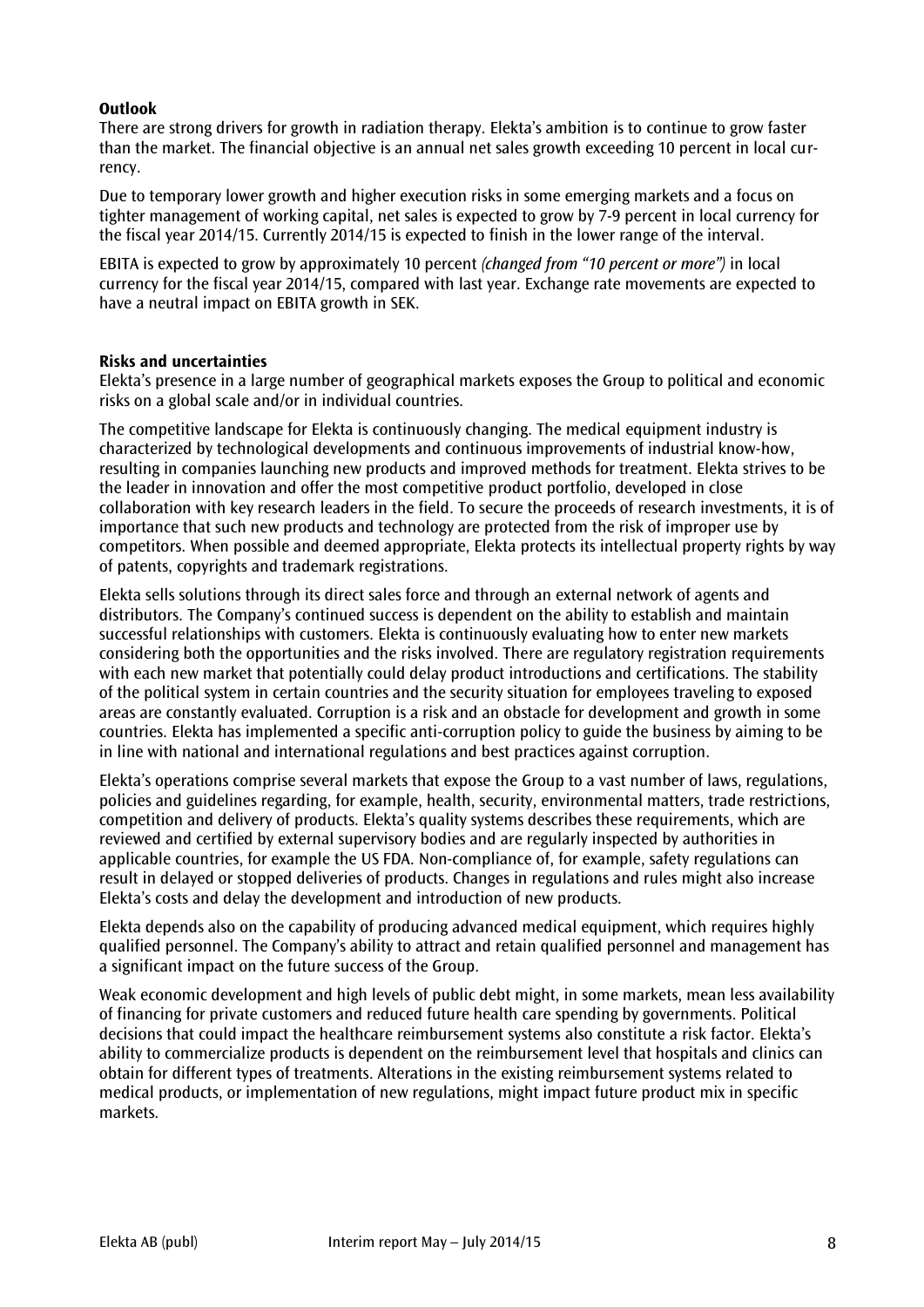Elekta's delivery of treatment equipment relies largely on customers' readiness to receive the delivery at site. Depending on contractual payment terms a delay can result in postponed invoicing and also affect timing of revenue recognition. The Group's credit risks are normally limited since customer operations are, to a large extent, financed either directly or indirectly by public funds.

Elekta depends on a number of suppliers for components. There is a risk that delivery difficulties might occur due to circumstances beyond Elekta's control. Critical suppliers are regularly followed up regarding delivery precision and quality of components.

In its operations, Elekta is subject to a number of financial risks primarily related to exchange rate fluctuations. In the short-term, the effect of currency movements is reduced through forward contracts. Hedging is conducted on the basis of expected net sales over a period of up to 24 months. The scope of the hedging is determined by the Company's assessment of currency risks. Risk exposure is regulated through a financial policy established by the Board of Directors. Overall responsibility for handling the Group's financial risks, and developing methods and guidelines for dealing with financial risks, rests with executive management and the finance function. For more detailed information regarding these risks, please see Note 2 in the annual report 2013/14.

Stockholm, August 28, 2014

Niklas Savander President and CEO

*This report has not been reviewed by the Company's auditors.*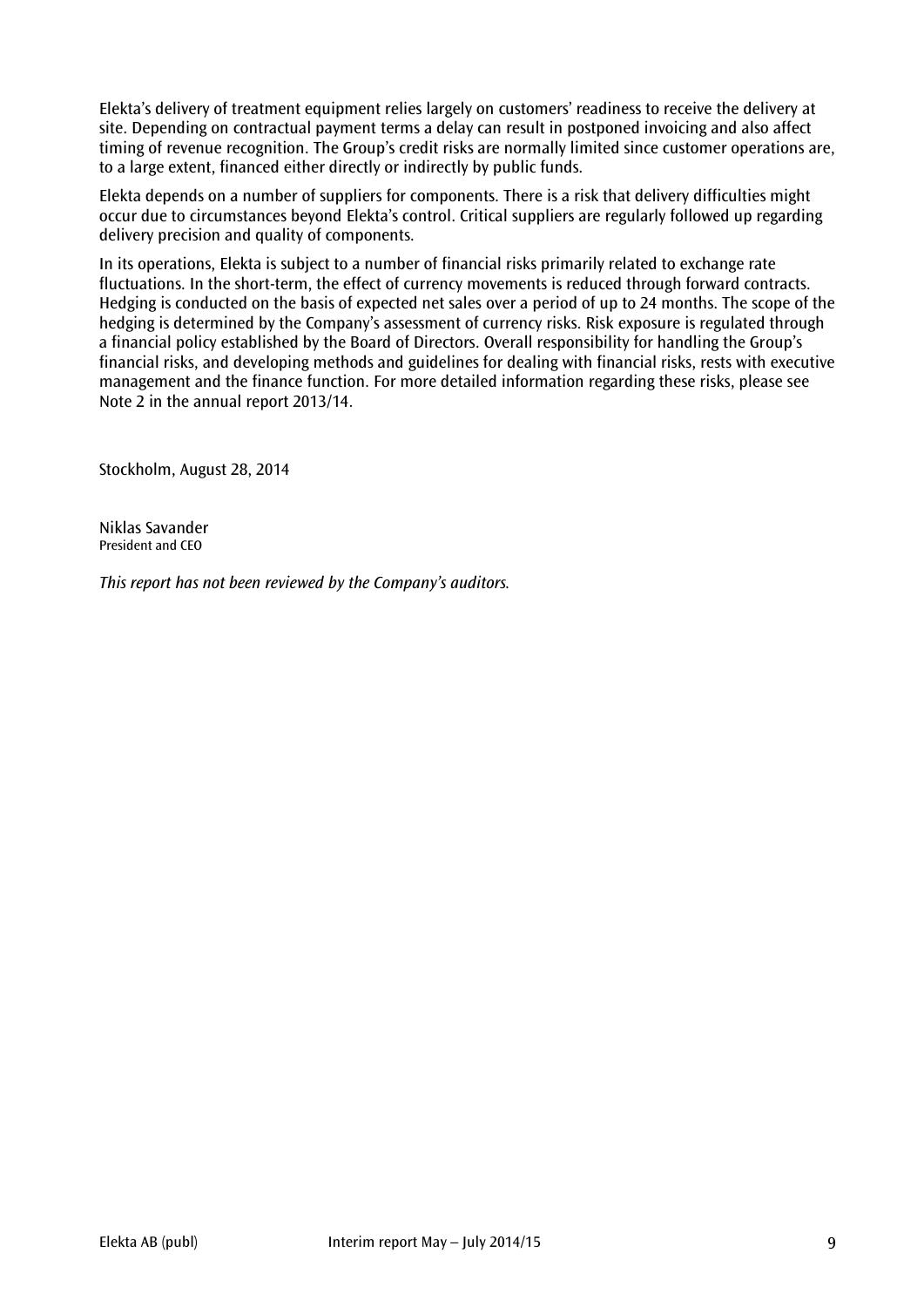#### **Conference call**

Elekta will host a telephone conference at 13:45 – 14:30 CET on August 28, with President and CEO Niklas Savander and CFO Håkan Bergström.

To take part in the conference call, please dial in about 5-10 minutes in advance.

Swedish dial-in number: +46 (0)8 519 993 50, UK dial-in number: +44 (0)20 319 405 47, US dial-in number: +1 877 788 90 23.

The telephone conference will also be broadcasted over the internet (listen only). Please use the link:

<http://event.onlineseminarsolutions.com/r.htm?e=835942&s=1&k=EAA8B50F1C78794463BD4A565734355A>

#### **Financial information**

Interim report May – October 2014/15 November 27, 2014 Interim report May – January 2014/15 March 4, 2015 Year-end report May  $-$  April 2014/15  $\mu$  and  $\mu$  and  $\mu$  and  $\mu$  and  $\mu$  and  $\mu$ 

#### **For further information, please contact:**

Håkan Bergström, CFO, Elekta AB (publ) +46 8 587 25 547, hakan.bergstrom@elekta.com

Johan Andersson, Director Investor Relations, Elekta AB (publ) +46 702 100 451, [johan.andersson@elekta.com](mailto:johan.anderssonmelbi@elekta.com)

#### **Elekta AB (publ)**

Corporate registration number 556170-4015 Kungstensgatan 18, Box 7593, SE 103 93 Stockholm, Sweden

The above information is such that Elekta AB (publ) shall make public in accordance with the Securities Market Act and/or the Financial Instruments Trading Act. The information was published at 13:00 CET on August 28, 2014.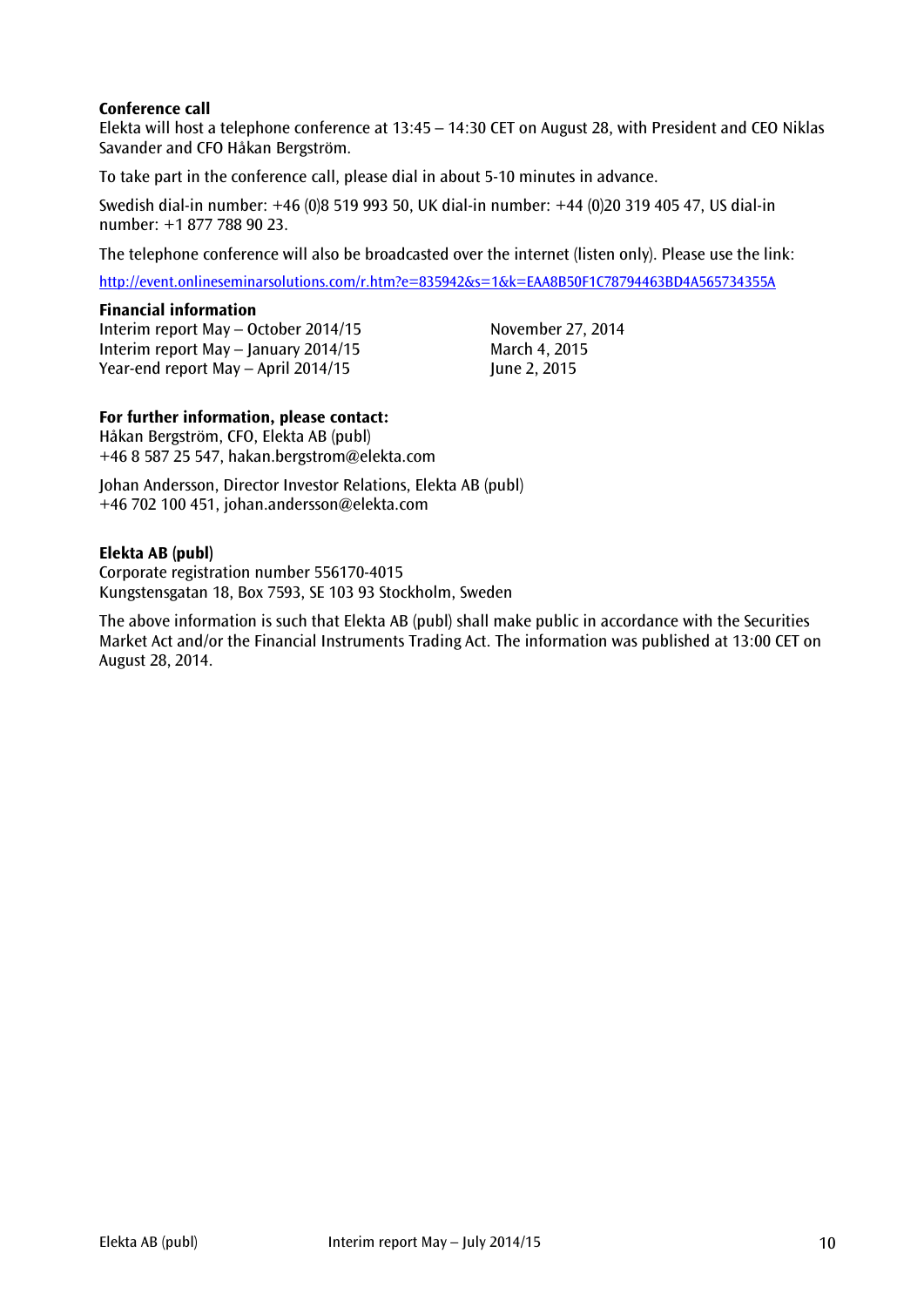#### **Accounting principles**

This interim report is prepared, with regard to the Group, according to IAS 34 and the Swedish Annual Accounts Act and, with regard to the Parent Company, according to the Swedish Annual Accounts Act and RFR 2. The accounting principles applied correspond to those presented in Note 1 of the Annual Report 2013/14.

| Country              | Currencyl |           | Average rate |        |           | <b>Closing rate</b> |        |
|----------------------|-----------|-----------|--------------|--------|-----------|---------------------|--------|
|                      |           | May - Jul | May - Jul    | Change | $ ul$ 31, | Apr 30,             | Change |
|                      |           | 2014/15   | 2013/14      |        | 2014      | 2014                |        |
| Euroland             | 1 EUR     | 9.118     | 8.640        | $6\%$  | 9.219     | 9.067               | 2%     |
| <b>Great Britain</b> | 1 GBP     | 11.342    | 10.115       | 12%    | 11.622    | 11.043              | 5%     |
| Japan                | 1 JPY     | 0.066     | 0.067        | $-1%$  | 0.067     | 0.064               | 5%     |
| <b>United States</b> | 1 USD     | 6.691     | 6.605        | $1\%$  | 6.884     | 6.569               | 5%     |

#### **Exchange rates**

Regarding foreign group companies, order bookings and income statements are translated at average exchange rates for the reporting period while order backlog and balance sheets are translated at closing exchange rates.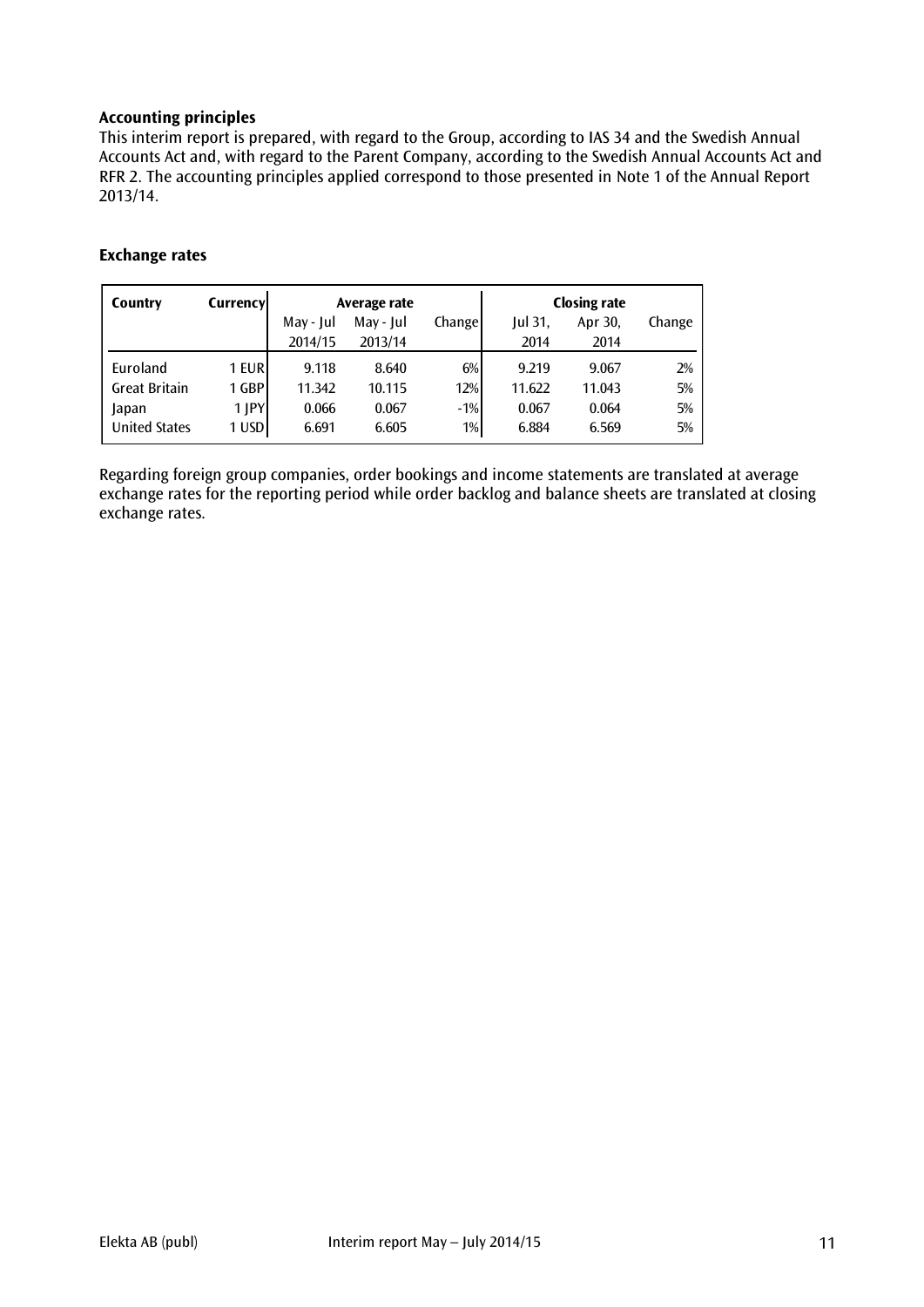#### **CONSOLIDATED INCOME STATEMENT AND STATEMENT OF COMPREHENSIVE INCOME**

| <b>SEK M</b>                                                              | 3 months        | 3 months      | 12 months        | 12 months        |
|---------------------------------------------------------------------------|-----------------|---------------|------------------|------------------|
|                                                                           | May - Jul       | May - Jul     | rolling          | May - Apr        |
| <b>INCOME STATEMENT</b>                                                   | 2014/15         | 2013/14       | 2013/14          | 2013/14          |
| Net sales                                                                 | 1,865           | 1,912         | 10,647           | 10,694           |
| Cost of products sold                                                     | $-1,232$        | $-1,106$      | $-6,173$         | $-6,047$         |
| Gross income                                                              | 633             | 806           | 4,474            | 4,647            |
| Selling expenses                                                          | $-287$          | $-258$        | $-1,085$         | $-1,056$         |
| Administrative expenses                                                   | $-226$          | $-230$        | $-914$           | $-918$           |
| R&D expenses                                                              | $-250$          | $-220$        | $-896$           | -866             |
| Exchange rate differences                                                 | 10              | $-18$         | 109              | 81               |
| <b>Operating result before non-recurring items</b>                        | -120            | 80            | 1,688            | 1,888            |
| Transaction and restructuring costs                                       | $-2$            |               | $-102$<br>$-27$  | $-100$           |
| Other non-recurring items                                                 | $-122$          | -34           |                  | $-61$            |
| <b>Operating result</b><br>Result from participations in associates       | $\bf{0}$        | 46<br>-3      | 1,559<br>$-12$   | 1,727<br>$-15$   |
| Interest income                                                           |                 | 5             | 26               | 23               |
|                                                                           | 8               |               | $-238$           | $-231$           |
| Interest expenses and similar items<br>Exchange rate differences          | $-63$<br>1      | $-56$<br>$-3$ | $\overline{2}$   |                  |
| <b>Profit before tax</b>                                                  | $-176$          | $-11$         |                  | $-2$             |
| Income taxes                                                              | 39              | 3             | 1,337<br>$-314$  | 1,502<br>$-350$  |
| Net income                                                                | $-137$          | -8            | 1,023            | 1,152            |
|                                                                           |                 |               |                  |                  |
| Net income attributable to:                                               |                 |               |                  |                  |
| Parent Company shareholders                                               | -137            | -6            | 1,017            | 1,148            |
| Non-controlling interests                                                 | $\bf{0}$        | $-2$          | 6                | $\overline{4}$   |
| Earnings per share before dilution, SEK                                   | -0.36           | $-0.01$       | 2.66             | 3.01             |
| Earnings per share after dilution, SEK                                    | $-0.36$         | $-0.01$       | 2.65             | 3.00             |
|                                                                           |                 |               |                  |                  |
| STATEMENT OF COMPREHENSIVE INCOME                                         |                 |               |                  |                  |
| Net income                                                                | -137            | -8            | 1,023            | 1,152            |
| Other comprehensive income:                                               |                 |               |                  |                  |
| Items that will not be reclassified to the income statement               |                 |               |                  |                  |
| Remeasurements of defined benefit pension plans                           |                 |               | $-3$             | $-3$             |
| Tax                                                                       |                 |               | 1                | 1                |
| Total items that will not be reclassified to the income statement         |                 |               | $-2$             | $-2$             |
| Items that subsequently may be reclassified to the income statement       |                 |               |                  |                  |
| Revaluation of cash flow hedges                                           | $-10$           | $-35$         | 16               | $-9$             |
| Translation differences from foreign operations                           | 246             | 10            | 596              | 360              |
| Tax                                                                       | 1               | 8             | -8               | $-1$             |
| Total items that subsequently may be reclassified to the income statement | 237             | $-17$         | 604              | 350              |
| Other comprehensive income for the period                                 | 237             | $-17$         | 602              | 348              |
|                                                                           |                 |               |                  |                  |
| Comprehensive income for the period                                       | 100             | $-25$         | 1,625            | 1,500            |
| Comprehensive income attributable to:                                     |                 |               |                  |                  |
| Parent Company shareholders                                               | 99              | $-22$         | 1,619            | 1,498            |
| Non-controlling interests                                                 | 1               | $-3$          | 6                | $\overline{2}$   |
|                                                                           |                 |               |                  |                  |
|                                                                           |                 |               |                  |                  |
| <b>RESULT OVERVIEW</b>                                                    | 3 months        | 3 months      | 12 months        | 12 months        |
|                                                                           | May - Jul       | May - Jul     | rolling          | May - Apr        |
| <b>SEK M</b><br><b>Operating result/EBIT before non-recurring items</b>   | 2014/15<br>-120 | 2013/14<br>80 | 2013/14<br>1,688 | 2013/14<br>1,888 |
| Amortization:                                                             |                 |               |                  |                  |
| capitalized development costs                                             | 51              | 37            | 186              | 172              |
| acquisitions                                                              | 31              | 31            | 123              | 123              |
| <b>EBITA before non-recurring items</b>                                   | $-38$           | 148           | 1,997            | 2,183            |
| Depreciation                                                              | 33              | 28            | 123              | 118              |
| <b>EBITDA before non-recurring items</b>                                  | $-5\phantom{1}$ | 176           | 2,120            | 2,301            |
|                                                                           |                 |               |                  |                  |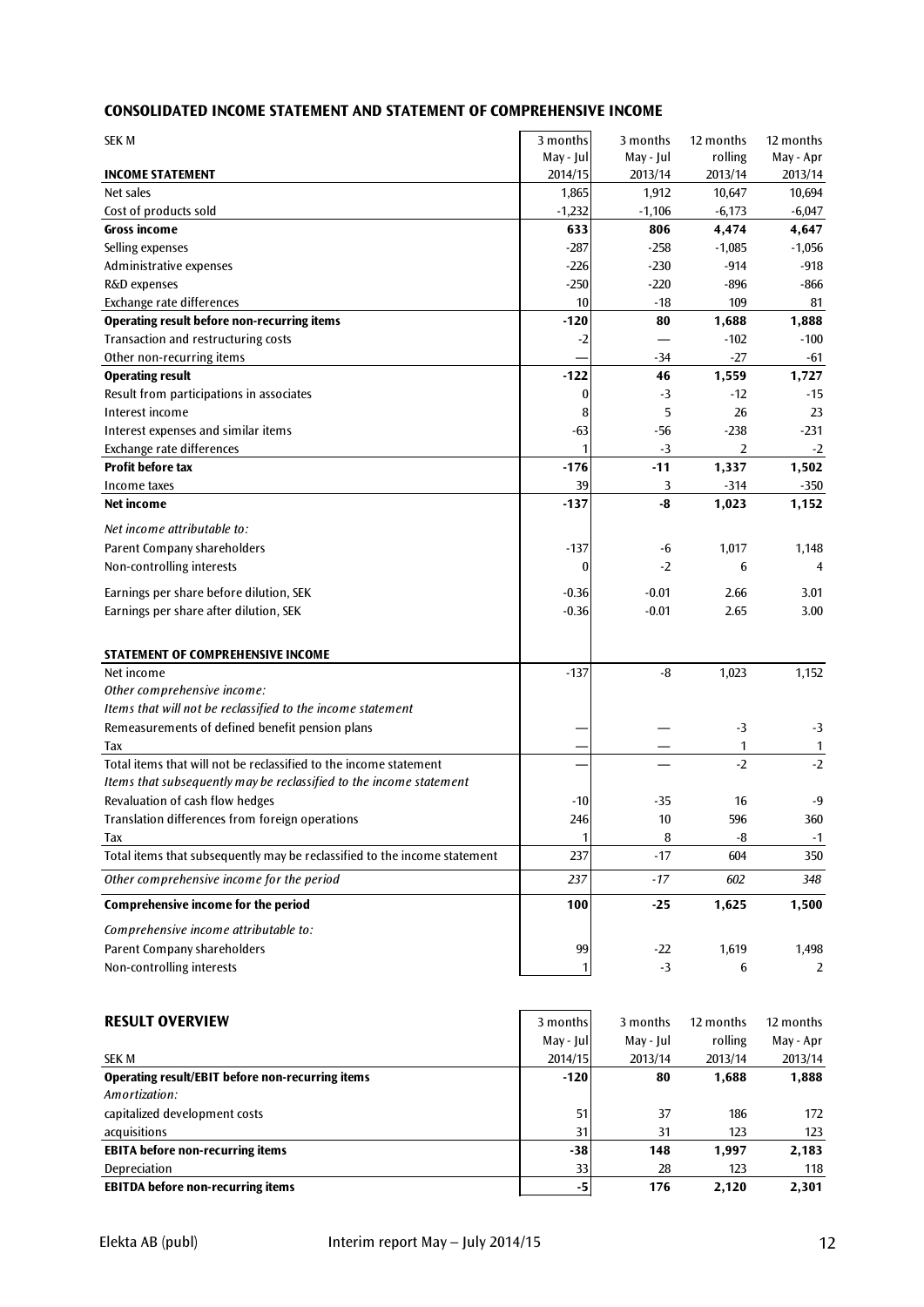#### **CONSOLIDATED BALANCE SHEET**

| <b>SEK M</b>                            | Jul 31, | Jul 31,        | Apr 30, |
|-----------------------------------------|---------|----------------|---------|
|                                         | 2014    | 2013           | 2014    |
| <b>Non-current assets</b>               |         |                |         |
| Intangible assets                       | 7,160   | 6,498          | 6,845   |
| Tangible fixed assets                   | 661     | 492            | 624     |
| <b>Financial assets</b>                 | 385     | 329            | 359     |
| Deferred tax assets                     | 177     | 92             | 143     |
| <b>Total non-current assets</b>         | 8,383   | 7,411          | 7,971   |
| <b>Current assets</b>                   |         |                |         |
| Inventories                             | 1,280   | 1,000          | 1,078   |
| Accounts receivable                     | 3,580   | 2,908          | 4,197   |
| Accrued income                          | 1,801   | 1,877          | 1,699   |
| Current tax assets                      | 37      | 26             | 31      |
| Derivative financial instruments        | 103     | 74             | 103     |
| Other current receivables               | 758     | 619            | 566     |
| Cash and cash equivalents               | 1,595   | 1,826          | 2,247   |
| <b>Total current assets</b>             | 9,154   | 8,330          | 9,921   |
| <b>Total assets</b>                     | 17,537  | 15,741         | 17,892  |
| Elekta's owners' equity                 | 6,349   | 5,525          | 6,249   |
| Non-controlling interests               | 8       | 10             | 8       |
| <b>Total equity</b>                     | 6,357   | 5,535          | 6,257   |
| <b>Non-current liabilities</b>          |         |                |         |
| Long-term interest-bearing liabilities  | 4,468   | 4,346          | 4,361   |
| Deferred tax liabilities                | 707     | 587            | 687     |
| Other long-term liabilities             | 167     | 145            | 139     |
| <b>Total non-current liabilities</b>    | 5,342   | 5,078          | 5,187   |
| <b>Current liabilities</b>              |         |                |         |
| Short-term interest-bearing liabilities | 132     | 113            | 125     |
| Accounts payable                        | 939     | 921            | 1,295   |
| Advances from customers                 | 1,676   | 1,336          | 1,686   |
| Prepaid income                          | 1,269   | 1,063          | 1,200   |
| Accrued expenses                        | 1,405   | 1,342          | 1,526   |
| <b>Current tax liabilities</b>          | 65      | 39             | 219     |
| Derivative financial instruments        | 29      | 61             | 13      |
| Other current liabilities               | 323     | 253            | 384     |
| <b>Total current liabilities</b>        | 5,838   | 5,128          | 6,448   |
| <b>Total equity and liabilities</b>     | 17,537  | 15,741         | 17,892  |
| Assets pledged                          | 10      | $\overline{4}$ | 9       |
|                                         |         |                |         |
| <b>Contingent liabilities</b>           | 47      | 138            | 55      |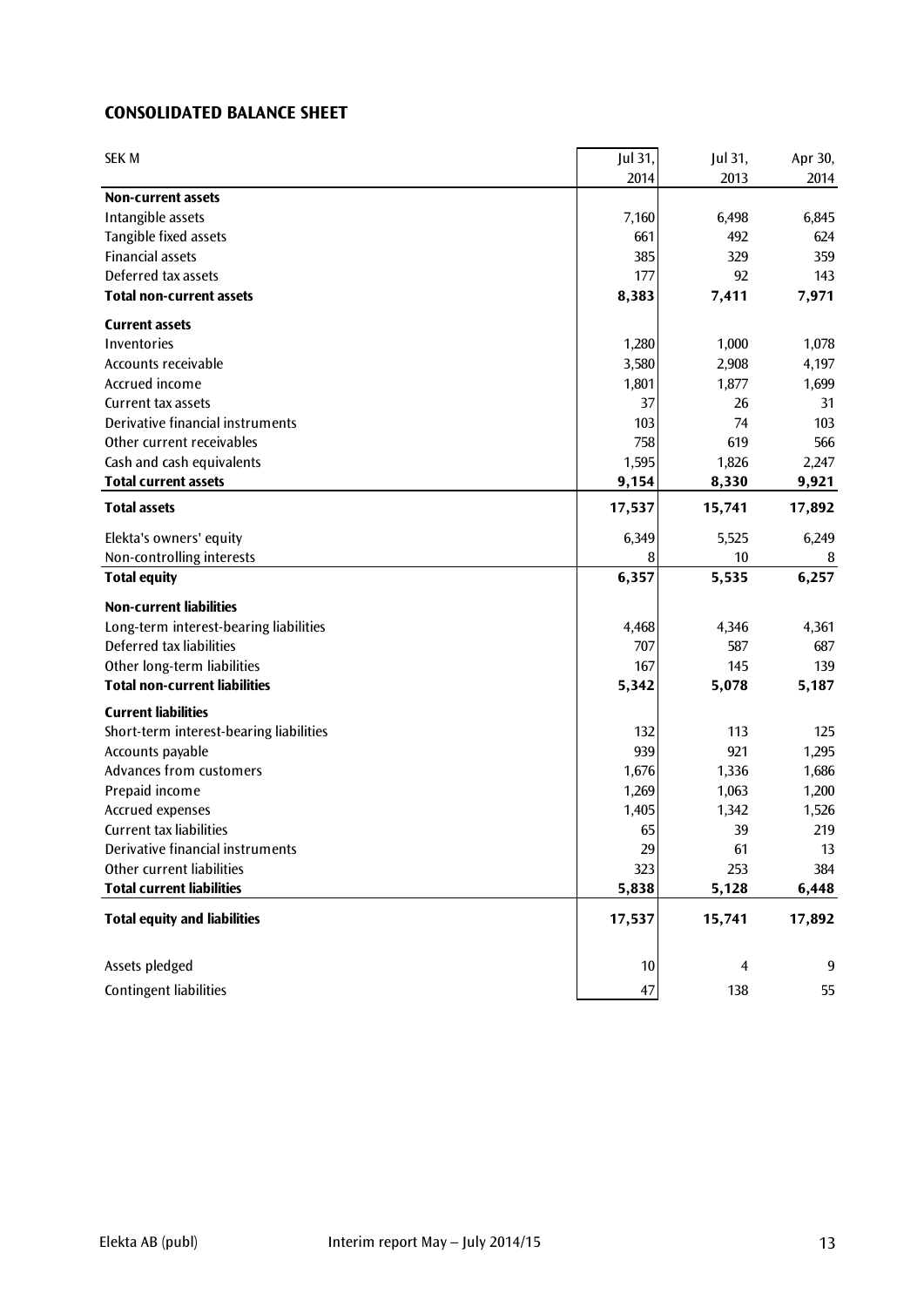| <b>CASH FLOW</b>                                                                                 | 3 months   |                  | 3 months 12 months 12 months |           |
|--------------------------------------------------------------------------------------------------|------------|------------------|------------------------------|-----------|
|                                                                                                  | May - Jull | May - Jul        | rolling                      | May - Apr |
| <b>SEK M</b>                                                                                     | 2014/15    | 2013/14          | 2013/14                      | 2013/14   |
| Profit before tax                                                                                | $-176$     | $-11$            | 1,337                        | 1,502     |
| Amortization & Depreciation                                                                      | 115        | 96               | 433                          | 414       |
| Interest net                                                                                     | 45         | 44               | 181                          | 180       |
| Other non-cash items                                                                             | 42         | 46               | 107                          | 111       |
| Interest received and paid                                                                       | $-35$      | $-39$            | $-158$                       | $-162$    |
| Income taxes paid                                                                                | $-148$     | $-194$           | $-307$                       | $-353$    |
| Operating cash flow                                                                              | $-157$     | $-58$            | 1,593                        | 1,692     |
| Increase $\left(\frac{1}{2}\right)$ decrease $\left(\frac{1}{2}\right)$ in inventories           | $-136$     | $-157$           | $-168$                       | $-189$    |
| Increase $\left(\frac{1}{2}\right)$ decrease $\left(\frac{1}{2}\right)$ in operating receivables | 551        | 88               | $-380$                       | -843      |
| Increase $\left(\frac{1}{2}\right)$ decrease $\left(\frac{1}{2}\right)$ in operating liabilities | $-736$     | $-264$           | 143                          | 615       |
| Change in working capital                                                                        | $-321$     | $-333$           | $-405$                       | -417      |
| Cash flow from operating activities                                                              | $-478$     | $-391$           | 1,188                        | 1,275     |
| Investments intangible assets                                                                    | $-144$     | $-98$            | $-538$                       | $-492$    |
| Investments other assets                                                                         | $-48$      | $-95$            | $-242$                       | $-289$    |
| Continuous investments                                                                           | $-192$     | $-193$           | -780                         | -781      |
| <b>Cash flow after continuous investments</b>                                                    | $-670$     | $-584$           | 408                          | 494       |
| Business combinations and investments in associates                                              | $-47$      | $\boldsymbol{0}$ | $-43$                        | 4         |
| <b>Cash flow after investments</b>                                                               | $-717$     | $-585$           | 366                          | 498       |
| Cash flow from financing activities                                                              | $-1$       | $-133$           | $-756$                       | -888      |
| Cash flow for the period                                                                         | $-718$     | $-718$           | $-390$                       | $-390$    |
| Exchange rate differences                                                                        | 66         | $-17$            | 153                          | 70        |
| Change in cash and cash equivalents for the period                                               | $-652$     | $-735$           | $-237$                       | $-320$    |

 $\overline{\phantom{a}}$ 

| <b>CHANGES IN EQUITY</b>                         | 3 months  | 3 months  | 12 months        |
|--------------------------------------------------|-----------|-----------|------------------|
|                                                  | May - Jul | May - Jul | May - Apr        |
| <b>SEK M</b>                                     | 2014/15   | 2013/14   | 2013/14          |
| <b>Attributable to Elekta's owners</b>           |           |           |                  |
| Opening balance                                  | 6,249     | 5,547     | 5,547            |
| Comprehensive income for the period              | 99        | $-22$     | 1,498            |
| Conversion of convertible loan                   |           | 0         | $\boldsymbol{0}$ |
| Acquisition of non-controlling interest          |           |           | $-33$            |
| Dividend                                         |           |           | $-763$           |
| Total                                            | 6,349     | 5,525     | 6,249            |
| <b>Attributable to non-controlling interests</b> |           |           |                  |
| Opening balance                                  | 8         | 13        | 13               |
| Comprehensive income for the period              |           | $-3$      | 2                |
| Acquisition of non-controlling interest          |           |           | $\bf{0}$         |
| Dividend                                         |           |           | -7               |
| Total                                            | 8         | 10        | 8                |
| <b>Closing balance</b>                           | 6,357     | 5,535     | 6,257            |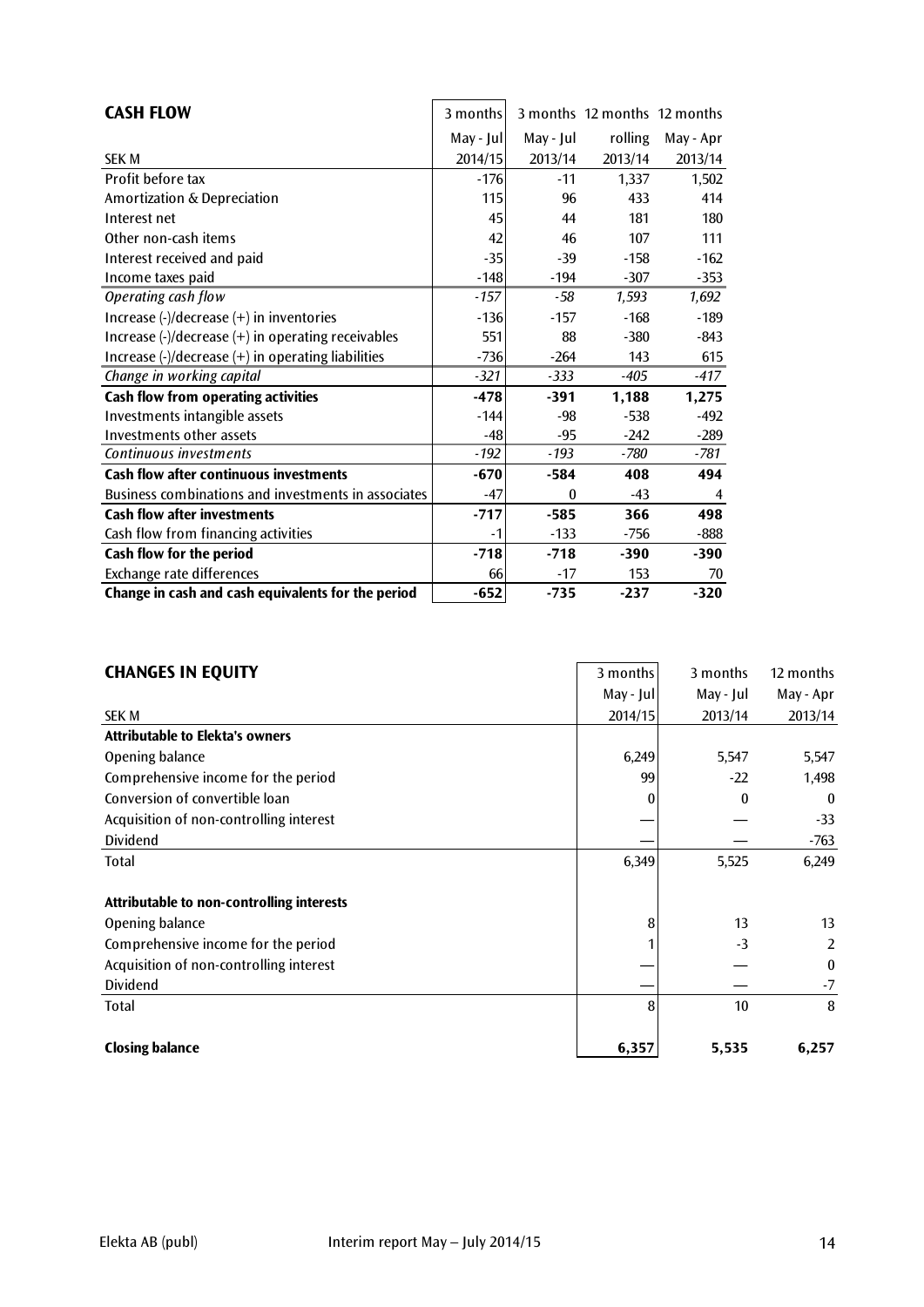#### **Financial instruments**

The table below shows the Group's financial instruments for which fair value is different than carrying value. The fair value of all other financial instruments is assumed to correspond to the carrying value.

|                                        | Jul 31, 2014 |                   | Jul 31, 2013 |                   | Apr 30, 2014 |                   |
|----------------------------------------|--------------|-------------------|--------------|-------------------|--------------|-------------------|
|                                        | Carrying     |                   | Carrying     |                   | Carrying     |                   |
| <b>SEK M</b>                           |              | amount Fair value |              | amount Fair value |              | amount Fair value |
| Long-term interest-bearing liabilities | 4.468        | 4.732             | 4.346        | 4.489             | 4.361        | 4.614             |

The Group's financial assets and financial liabilities, which have been measured at fair value, have been categorized in the fair value hierarchy. The different levels are defined as follows:

- Level 1: Quoted prices on an active market for identical assets or liabilities
- Level 2: Other observable data than quoted prices included in Level 1, either directly (that is, price quotations) or indirectly (that is, obtained from price quotations)
- Level 3: Data not based on observable market data

Currently Elekta has no financial assets or liabilities in level 1 and 3. Thus, all items presented in the table below relate to level 2 in the fair value hierarchy.

| Financial instruments measured at fair value                    |           |           |         |
|-----------------------------------------------------------------|-----------|-----------|---------|
|                                                                 | $ ul$ 31, | $ ul$ 31, | Apr 30, |
| <b>SEK M</b>                                                    | 2014      | 2013      | 2014    |
| <b>FINANCIAL ASSETS</b>                                         |           |           |         |
| Financial assets measured at fair value through profit or loss: |           |           |         |
| Derivative financial instruments - non-hedging                  | 30        | 5         | 40      |
| Derivatives used for hedging purposes:                          |           |           |         |
| Derivative financial instruments – hedging                      | 80        | 73        | 67      |
| <b>Total financial assets</b>                                   | 110       | 78        | 107     |
| <b>FINANCIAL LIABILITIES</b>                                    |           |           |         |
| Financial liabilities at fair value through profit or loss:     |           |           |         |
| Derivative financial instruments – non-hedging                  | 13        | 23        | 9       |
| Derivatives used for hedging purposes:                          |           |           |         |
| Derivative financial instruments - hedging                      | 25        | 40        | 5       |
| <b>Total financial liabilities</b>                              | 38        | 63        | 14      |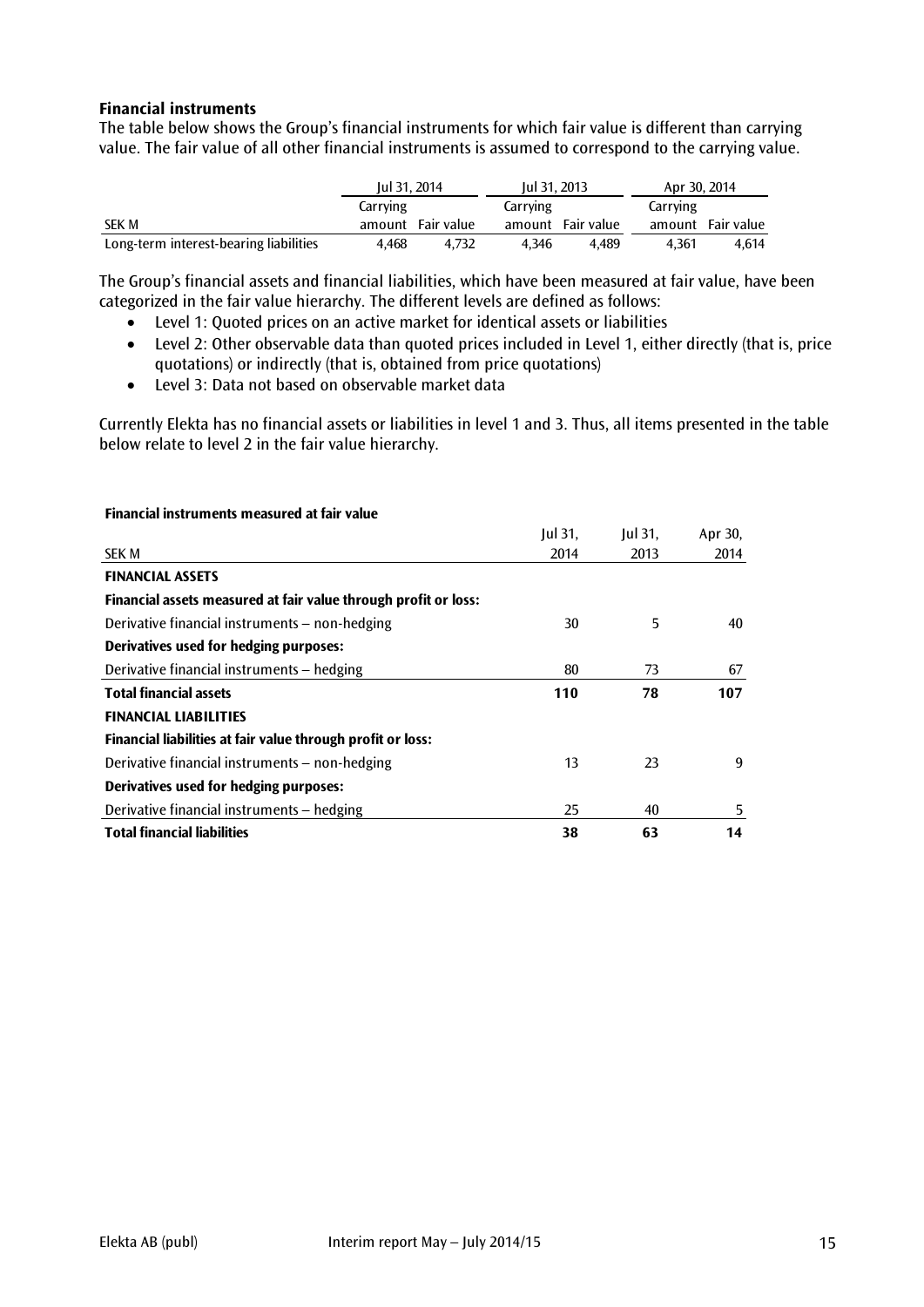| <b>KEY FIGURES</b>                                      | 12 months | 12 months | 12 months | 12 months | 12 months | 3 months       | 3 months  |
|---------------------------------------------------------|-----------|-----------|-----------|-----------|-----------|----------------|-----------|
|                                                         | May - Apr | May - Apr | May - Apr | May - Apr | May - Apr | May - Jul      | May - Jul |
|                                                         | 2009/10   | 2010/11   | 2011/12   | 2012/13   | 2013/14   | 2013/14        | 2014/15   |
| Order bookings, SEK M                                   | 8,757     | 9,061     | 10,815    | 12,117    | 12,253    | 2,027          | 2,341     |
| Net sales, SEK M                                        | 7,392     | 7,904     | 9,048     | 10,339    | 10,694    | 1,912          | 1,865     |
| Operating result, SEK M<br>Operating margin before non- | 1,232     | 1,502     | 1,849     | 2,012     | 1,727     | 46             | $-122$    |
| recurring items, %                                      | 17        | 19        | 20        | 20        | 18        | $\overline{4}$ | -6        |
| Operating margin, %                                     | 17        | 19        | 20        | 19        | 16        | $\overline{2}$ | $-7$      |
| Profit margin, %                                        | 16        | 19        | 19        | 17        | 14        | $-1$           | $-9$      |
| Shareholders' equity, SEK M                             | 3,244     | 3,833     | 5,010     | 5,560     | 6,257     | 5,535          | 6,357     |
| Capital employed, SEK M                                 | 4,283     | 4,714     | 9,540     | 10,112    | 10,743    | 9,994          | 10,957    |
| Equity/assets ratio, %                                  | 38        | 43        | 33        | 34        | 35        | 35             | 36        |
| Net debt/equity ratio                                   | $-0.04$   | $-0.13$   | 0.53      | 0.36      | 0.36      | 0.48           | 0.47      |
| Return on shareholders' equity, %                       | 30        | 30        | 29        | 27        | 21        | 26             | 18        |
| Return on capital employed, %                           | 30        | 35        | 28        | 21        | 17        | 21             | 15        |

| <b>DATA PER SHARE</b>          | 12 months | 12 months    | 12 months    | 12 months     | 12 months     | 3 months   | 3 months   |
|--------------------------------|-----------|--------------|--------------|---------------|---------------|------------|------------|
|                                | May - Apr | May - Apr    | May - Apr    | May - Apr     | May - Apr     | May - Jul  | May - Jul  |
|                                | 2009/10   | 2010/11      | 2011/12      | 2012/13       | 2013/14       | 2013/14    | 2014/15    |
| Earnings per share             |           |              |              |               |               |            |            |
| before dilution, SEK           | 2.27      | 2.76         | 3.26         | 3.52          | 3.01          | $-0.01$    | $-0.36$    |
| after dilution, SEK            | 2.25      | 2.73         | 3.23         | 3.52          | 3.00          | $-0.01$    | $-0.36$    |
| Cash flow per share            |           |              |              |               |               |            |            |
| before dilution, SEK           | 2.63      | 1.31         | $-7.07$      | 3.17          | 1.31          | $-1.53$    | $-1.88$    |
| after dilution, SEK            | 2.60      | 1.30         | $-7.01$      | 3.17          | 1.24          | $-1.46$    | $-1.88$    |
| Shareholders' equity per share |           |              |              |               |               |            |            |
| before dilution, SEK           | 8.74      | 10.22        | 13.19        | 14.55         | 16.39         | 14.49      | 16.58      |
| after dilution, SEK            | 9.38      | 10.61        | 13.31        | 14.55         | 20.32         | 18.51      | 16.58      |
| Average number of shares       |           |              |              |               |               |            |            |
| before dilution, 000s          | 368,832   | 373,364      | 376,431      | 380,672       | 381,277       | 381,270    | 381,287    |
| after dilution, 000s           | 371,780   | 378,028      | 380,125      | 380,672       | 400,686       | 400,683    | 381,287    |
| Number of shares at closing    |           |              |              |               |               |            |            |
| before dilution, 000s          | 371,181   | $374,951$ *) | $378,991$ *) | 381,270 $*$ ) | 381,287 $*$ ) | 381,270 *) | 381,287 *) |
| after dilution, 000s           | 383,580   | 383,618      | 384,284      | 381,270       | 400,696       | 400,683    | 381,287    |

In September 2012 a 4:1 share split was conducted. The data per share and number of shares has been restated pro forma.

\*) Number of registered shares at closing excluding treasury shares (1,541,368 per July 31, 2014).

| Data per quarter                        | Q <sub>1</sub> | Q <sub>2</sub> | Q <sub>3</sub> | Q4      | Q <sub>1</sub> | Q <sub>2</sub> | Q <sub>3</sub> | Q4      | 01      |
|-----------------------------------------|----------------|----------------|----------------|---------|----------------|----------------|----------------|---------|---------|
| <b>SEK M</b>                            | 2012/13        | 2012/13        | 2012/13        | 2012/13 | 2013/14        | 2013/14        | 2013/14        | 2013/14 | 2014/15 |
| Order bookings                          | 2,252          | 2,972          | 2,856          | 4,037   | 2,027          | 3,101          | 3,224          | 3,901   | 2,341   |
| Net sales                               | 1,695          | 2,485          | 2,428          | 3,731   | 1,912          | 2,443          | 2,385          | 3,954   | 1,865   |
| <b>EBITA</b> before non-recurring items | 131            | 468            | 453            | 1.244   | 148            | 407            | 340            | 1,288   | $-38$   |
| Operating result                        | 63             | 400            | 386            | 1,163   | 46             | 304            | 260            | 1,117   | $-122$  |
| Cash flow from                          |                |                |                |         |                |                |                |         |         |
| operating activities                    | -88            | 525            | 258            | 1,175   | $-391$         | 282            | 153            | 1,231   | $-478$  |
|                                         |                |                |                |         |                |                |                |         |         |
| Order bookings growth based on          |                |                |                |         |                |                |                |         |         |
| unchanged exchange rates                | $Q1 *$         | $Q2 *$         | Q <sub>3</sub> | Q4      | Q1             | Q <sub>2</sub> | Q <sub>3</sub> | Q4      | Q1      |
|                                         | 2012/13        | 2012/13        | 2012/13        | 2012/13 | 2013/14        | 2013/14        | 2013/14        | 2013/14 | 2014/15 |
| North and South America, %              | 28             | 13             | $-11$          | 9       | $-26$          | 8              | 40             | -4      | 11      |
| Europe, Middle East and Africa, %       | $-3$           | 4              | $-5$           | 29      | 18             | 32             | 15             | 13      | 31      |
| Asia Pacific, %                         | 11             | 17             | 53             | 9       | 8              | $-7$           | -9             | $-23$   | -5      |
| Group, %                                | 13             | 11             | 6              | 15      | $-2$           | 10             | 15             | $-3$    | 12      |

\*) excluding Brachytherapy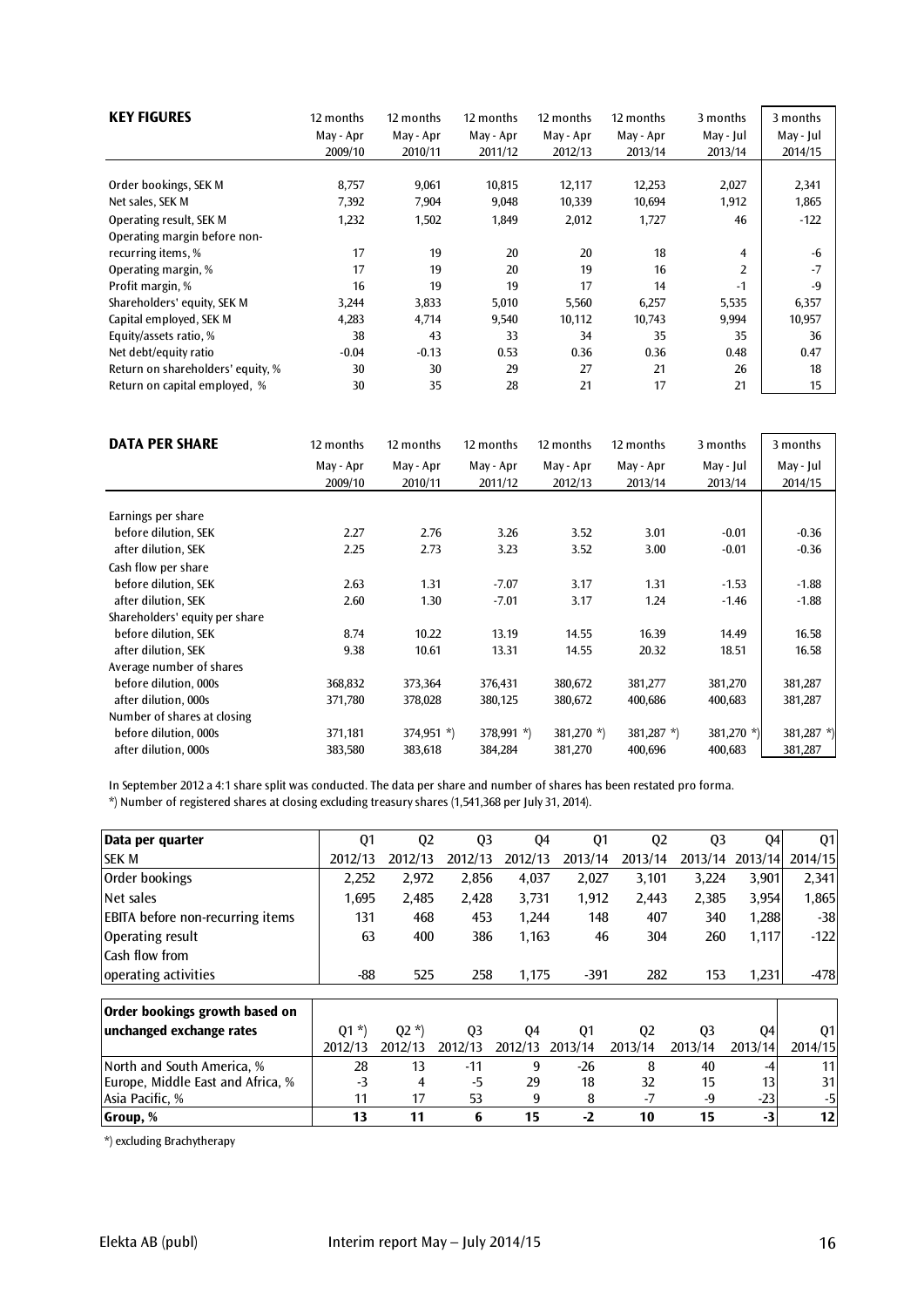#### **Segment reporting**

Elekta applies geographical segmentation. Order bookings, net sales and contribution margin for respective region are reported to Elekta's CFO and CEO (chief operating decision makers). In the regions' operating expenses cost of products sold and expenses are directly attributable to the respective region reported. Global costs for R&D, marketing, management of product supply centers and Parent Company are not allocated per region. Currency exposure is concentrated to product supply centers. The majority of exchange differences in operations are reported in global costs.

#### **Segment reporting**

| May - Jul 2014/15                                  |               | Europe,     |              |             |           |
|----------------------------------------------------|---------------|-------------|--------------|-------------|-----------|
|                                                    | North and     | Middle East |              |             | $%$ of    |
| <b>SEKM</b>                                        | South America | and Africa  | Asia Pacific | Group total | net sales |
| Net sales                                          | 648           | 657         | 560          | 1.865       |           |
| <b>Operating expenses</b>                          | $-523$        | $-482$      | $-481$       | $-1,486$    | 80%       |
| <b>Contribution margin</b>                         | 125           | 175         | 79           | 379         | 20%       |
| Contribution margin, %                             | 19%           | 27%         | 14%          |             |           |
| <b>Global costs</b>                                |               |             |              | $-499$      | 27%       |
| Operating result before non-recurring items        |               |             |              | $-120$      | $-6%$     |
| Non-recurring items                                |               |             |              | $-2$        |           |
| <b>Operating result</b>                            |               |             |              | $-122$      | $-7%$     |
| Net financial items                                |               |             |              | $-54$       |           |
| Income before tax                                  |               |             |              | $-176$      |           |
| May - Jul 2013/14                                  |               | Europe,     |              |             |           |
|                                                    | North and     | Middle East |              |             | % of      |
| <b>SEKM</b>                                        | South America | and Africa  | Asia Pacific | Group total | net sales |
| Net sales                                          | 770           | 582         | 560          | 1.912       |           |
| <b>Operating expenses</b>                          | $-505$        | $-417$      | $-441$       | $-1,363$    | 71%       |
| <b>Contribution margin</b>                         | 265           | 165         | 119          | 549         | 29%       |
| Contribution margin, %                             | 34%           | 28%         | 21%          |             |           |
| Global costs                                       |               |             |              | $-469$      | 25%       |
| <b>Operating result before non-recurring items</b> |               |             |              | 80          | 4%        |
| Non-recurring items                                |               |             |              | $-34$       |           |
| <b>Operating result</b>                            |               |             |              | 46          | 2%        |
| Net financial items                                |               |             |              | $-57$       |           |
| Income before tax                                  |               |             |              | $-11$       |           |
| May - Apr 2013/14                                  |               | Europe,     |              |             |           |
|                                                    | North and     | Middle East |              |             | % of      |
| <b>SEKM</b>                                        | South America | and Africa  | Asia Pacific | Group total | net sales |
| Net sales                                          | 3,328         | 4,220       | 3.146        | 10,694      |           |
| <b>Operating expenses</b>                          | $-2,246$      | $-2,785$    | $-2,308$     | $-7,339$    | 69%       |
| <b>Contribution margin</b>                         | 1,082         | 1,435       | 838          | 3,355       | 31%       |

| Contribution margin, %                      | 33% | 34% | 27% |          |     |
|---------------------------------------------|-----|-----|-----|----------|-----|
| Global costs                                |     |     |     | $-1.467$ | 14% |
| Operating result before non-recurring items |     |     |     | 1,888    | 18% |
| Non-recurring items                         |     |     |     | $-161$   |     |
| <b>Operating result</b>                     |     |     |     | 1.727    | 16% |
| Net financial items                         |     |     |     | $-225$   |     |
| Income before tax                           |     |     |     | 1,502    |     |

| Rolling 12 months Aug - Jul 2013/14         |                            | Europe.                   |              |             |                   |
|---------------------------------------------|----------------------------|---------------------------|--------------|-------------|-------------------|
| <b>SEKM</b>                                 | North and<br>South America | Middle East<br>and Africa | Asia Pacific | Group total | % of<br>net sales |
| Net sales                                   | 3,206                      | 4,295                     | 3.146        | 10.647      |                   |
| Operating expenses                          | $-2,264$                   | $-2,850$                  | $-2.348$     | $-7.462$    | 70%               |
| <b>Contribution margin</b>                  | 942                        | 1.445                     | 798          | 3.185       | 30%               |
| Contribution margin, %                      | 29%                        | 34%                       | 25%          |             |                   |
| Global costs                                |                            |                           |              | $-1.497$    | 14%               |
| Operating result before non-recurring items |                            |                           |              | 1,688       | 16%               |
| Non-recurring items                         |                            |                           |              | $-129$      |                   |
| <b>Operating result</b>                     |                            |                           |              | 1,559       |                   |
| Net financial items                         |                            |                           |              | $-222$      |                   |
| Income before tax                           |                            |                           |              | 1,337       |                   |

Elekta's operations are characterized by significant quarterly variations in delivery volumes and product mix, which have a direct impact on net sales and profits. This is accentuated when the operation is split into segments as is the impact of currency fluctuations between the years.